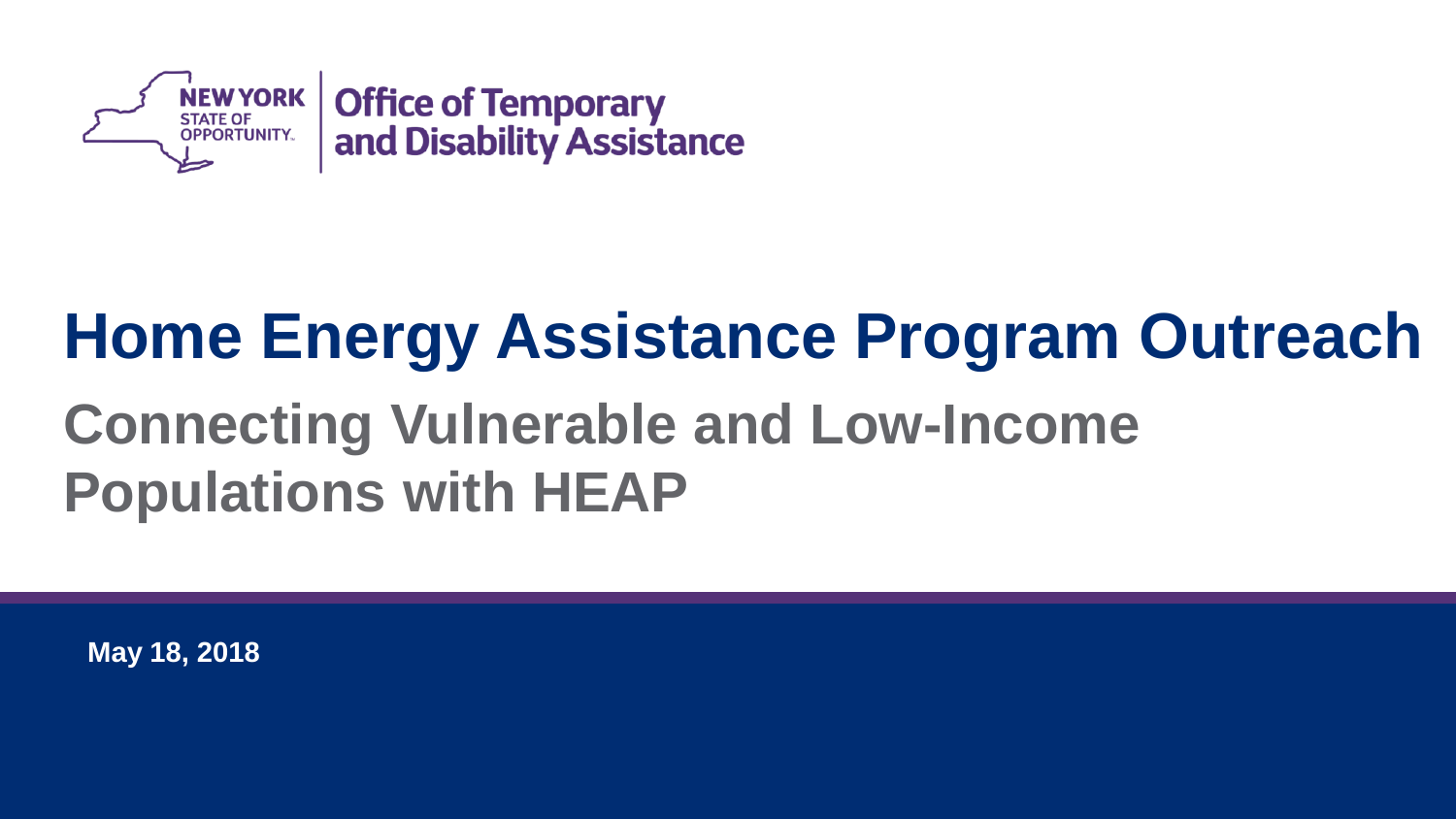#### **New York State HEAP**

New York State Home Energy Assistance Program (HEAP) is a federally funded energy assistance program intended to assist low income households with their home energy needs.

The program is funded through Congressional appropriations, and is administered by the United States Department of Health and Human Services (HHS).

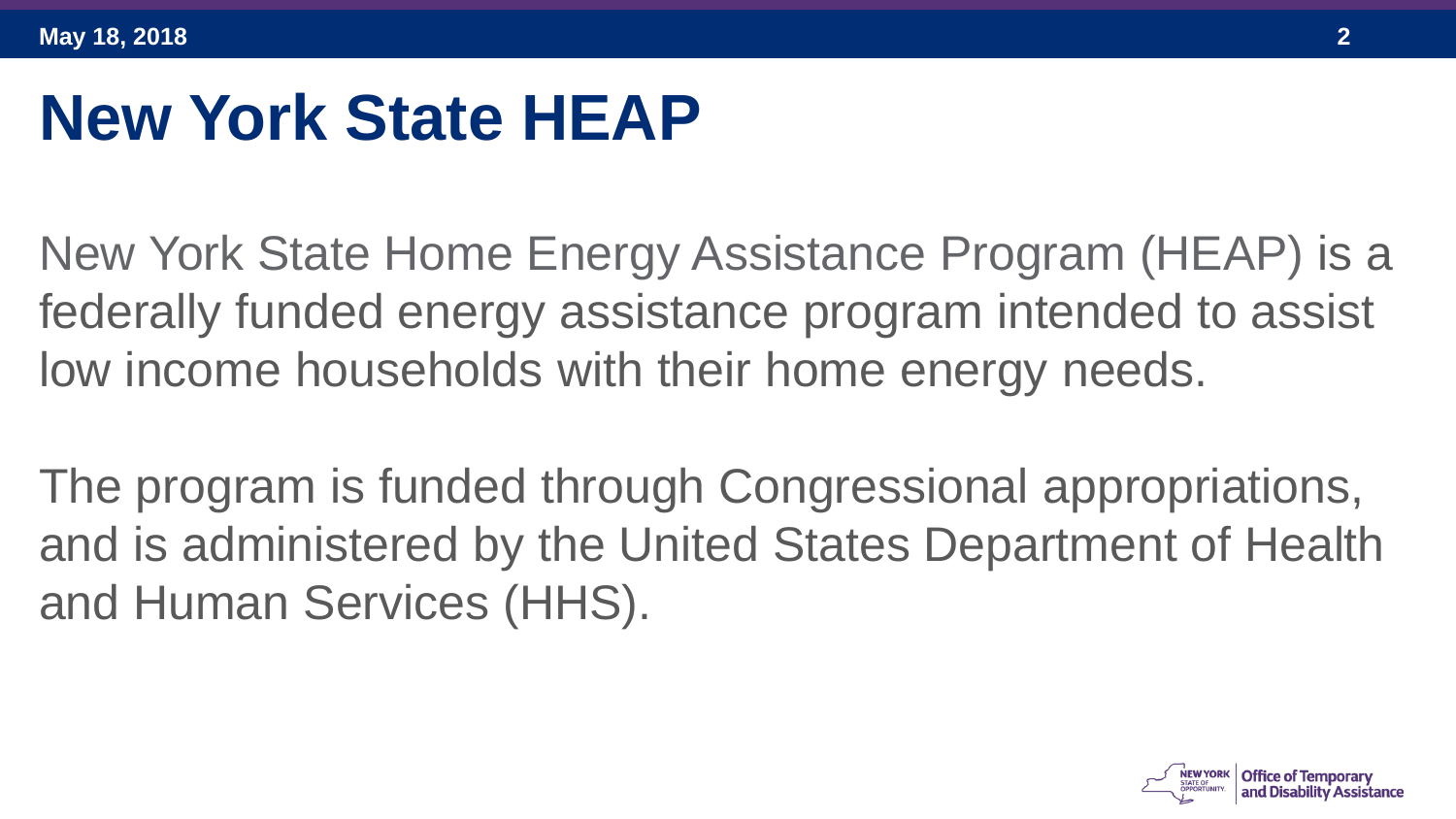#### **New York State HEAP, continued**

The program is made of four main components:

- **Regular**
- **Emergency**
- Heating Equipment Repair and Replacement (HERR)
- **Cooling**

OTDA allocates a portion of LIHEAP funding for weatherization services.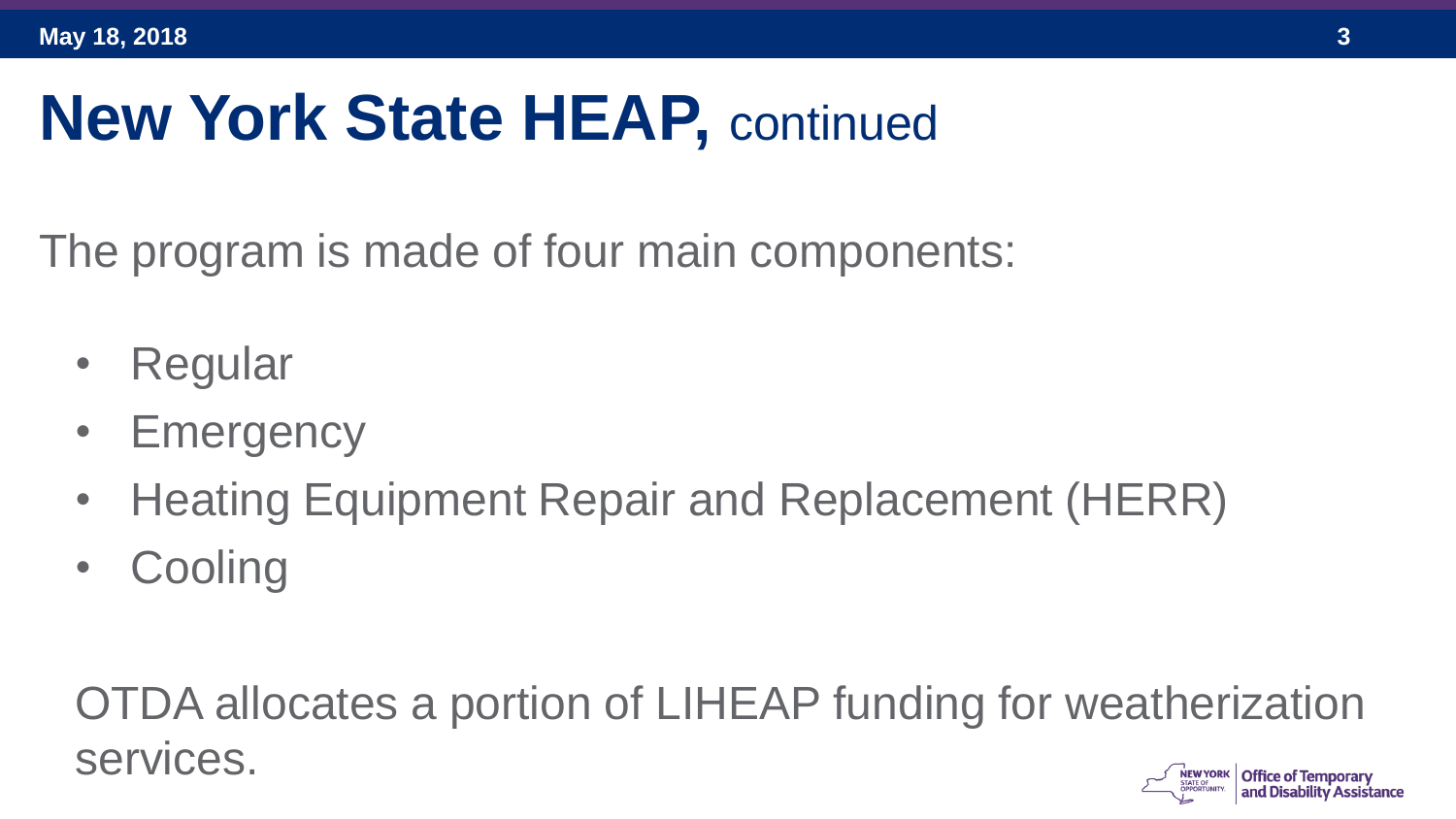#### **2017-18 HEAP Benefits**

| <b>Component</b>        | <b>Opening Date</b>    | <b>Closing Date</b> |  |  |
|-------------------------|------------------------|---------------------|--|--|
| <b>Regular</b>          | November 13, 2017      | April 27, 2018      |  |  |
| <b>First Emergency</b>  | <b>January 2, 2018</b> | April 27, 2018      |  |  |
| <b>Second Emergency</b> | February 12, 2018      | April 27, 2018      |  |  |

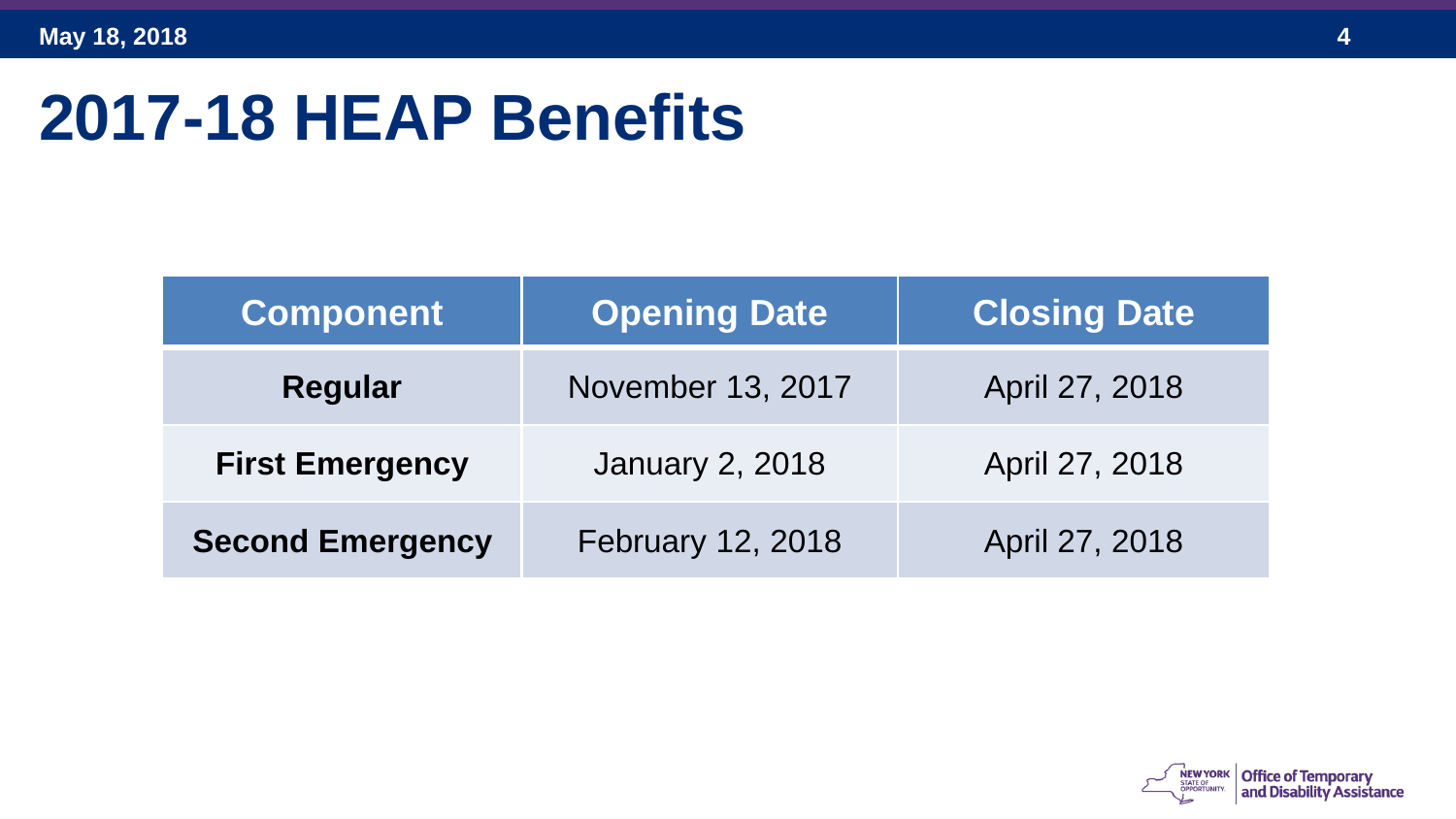#### **Available 2017-18 HEAP Benefits**

| <b>Component</b>      | <b>Opening Date</b> | <b>Closing Date</b> |
|-----------------------|---------------------|---------------------|
| <b>HERR</b>           | November 6, 2017    | September 28, 2018* |
| <b>Clean and Tune</b> | April 2, 2018       | November 2, 2018*   |
| <b>Cooling</b>        | May 1, 2018         | August 28, 2018*    |

\*Components may close earlier if funds allocated are exhausted

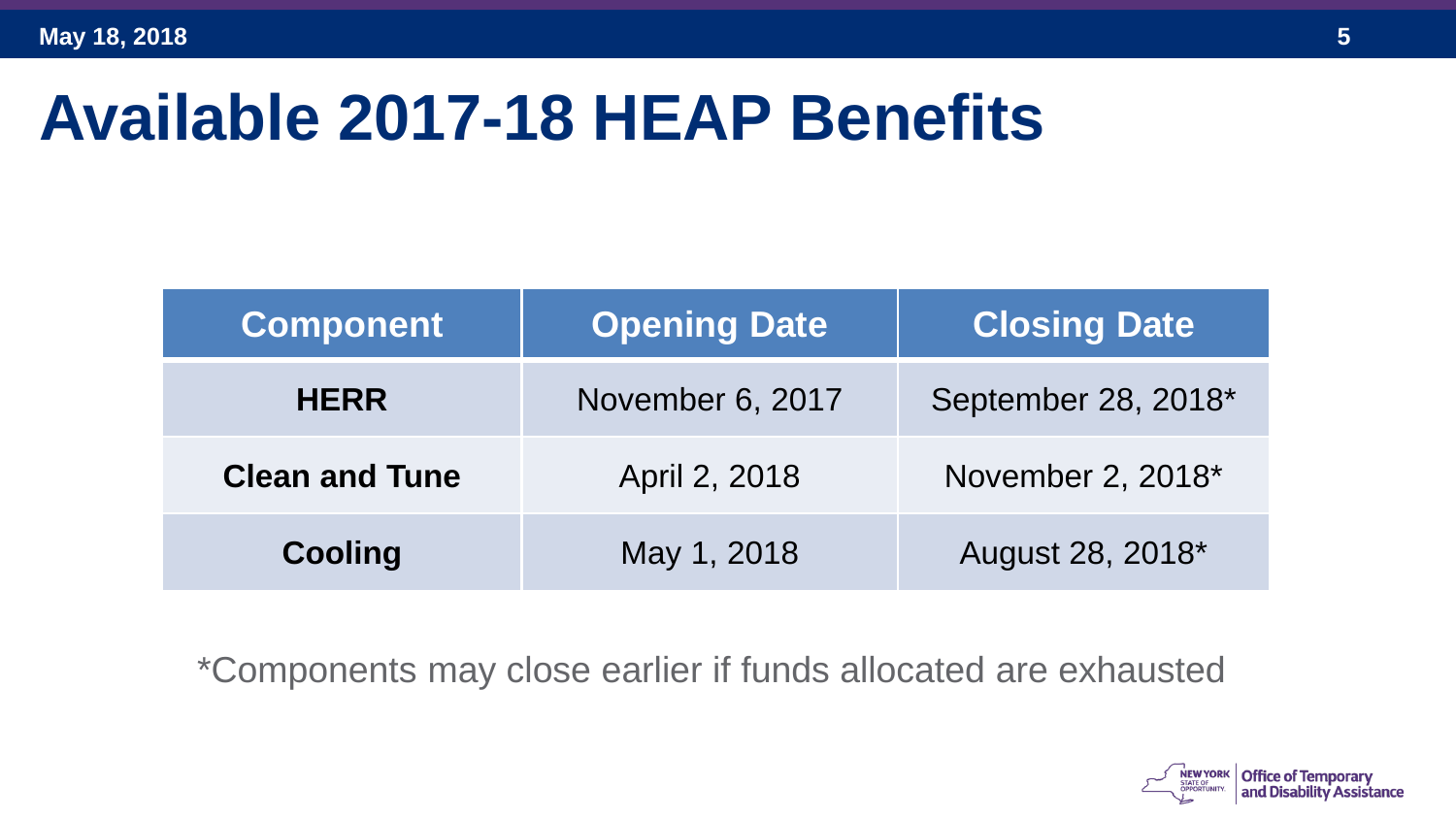# **Regular Benefit Component**

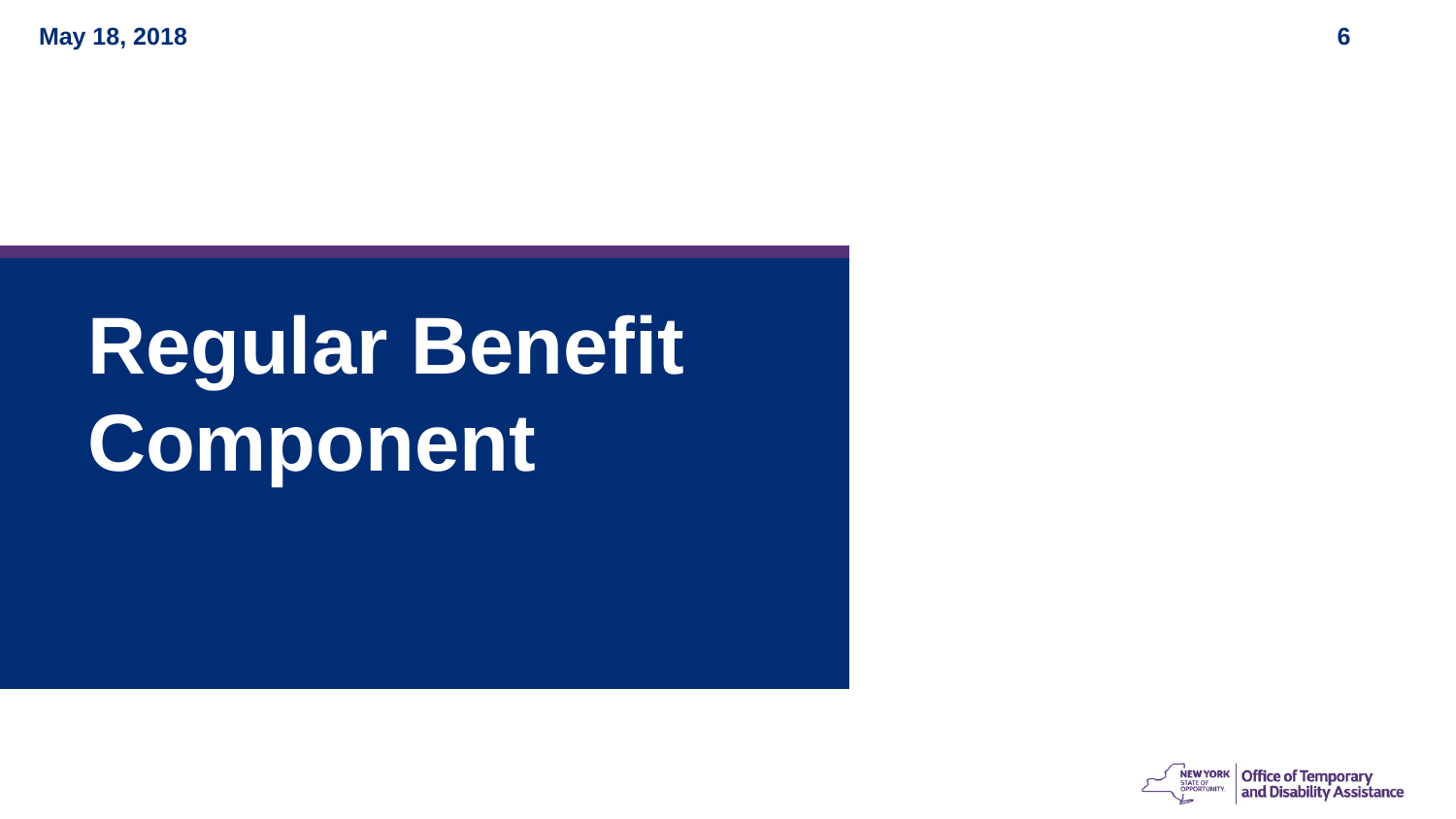#### **2016-17 to 2017-18 Regular HEAP Comparison**

|                           | 2016-17<br>4/28/2017 | 2017-18<br>4/27/2018 | Increase/<br><b>Decrease</b> | Percentage<br><b>Difference</b> |
|---------------------------|----------------------|----------------------|------------------------------|---------------------------------|
| <b>Number of Benefits</b> | 1.4M                 | 1.41M                | 12,200                       | $1\%$                           |
| <b>Obligations</b>        | \$219.7M             | \$230.8M             | \$11.1M                      | 5%                              |
| <b>Average Benefit</b>    | \$448                | \$470                | \$22                         | 4.7%                            |

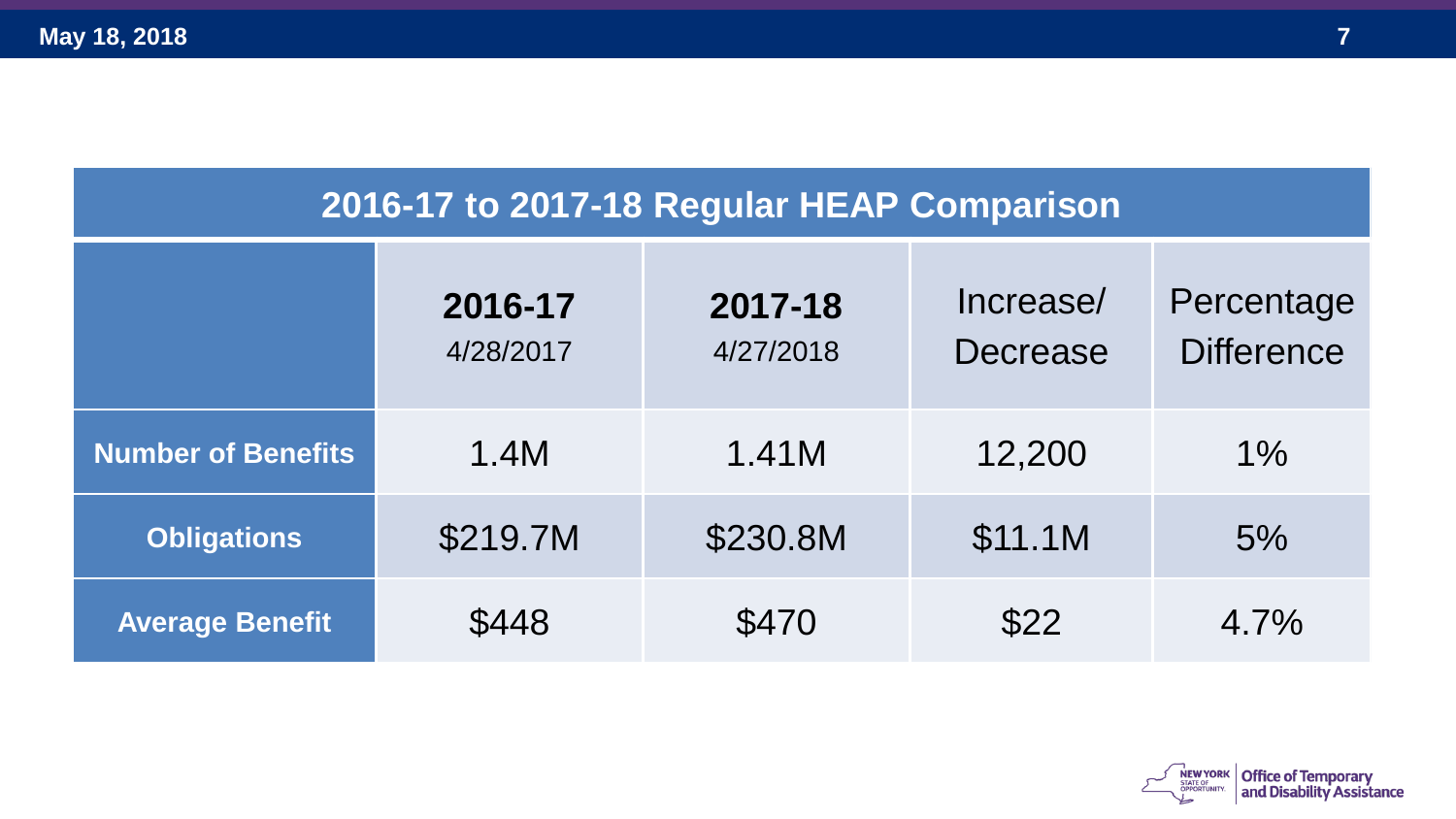#### Regular Benefit Applications by Year



|         | September | October | November December |        | January | February | March  | April  | May   | June  | July | August | September |
|---------|-----------|---------|-------------------|--------|---------|----------|--------|--------|-------|-------|------|--------|-----------|
| 2016-17 | 0         | 34,389  | 22,740            | 43,478 | 26,836  | 20,917   | 13,582 | 8,231  | 4,800 | 1,303 | 569  | 242    | 49        |
| 2017-18 | 0         | 31,336  | 27,462            | 45,210 | 27,305  | 21,664   | 21,359 | 19.742 |       |       |      |        |           |

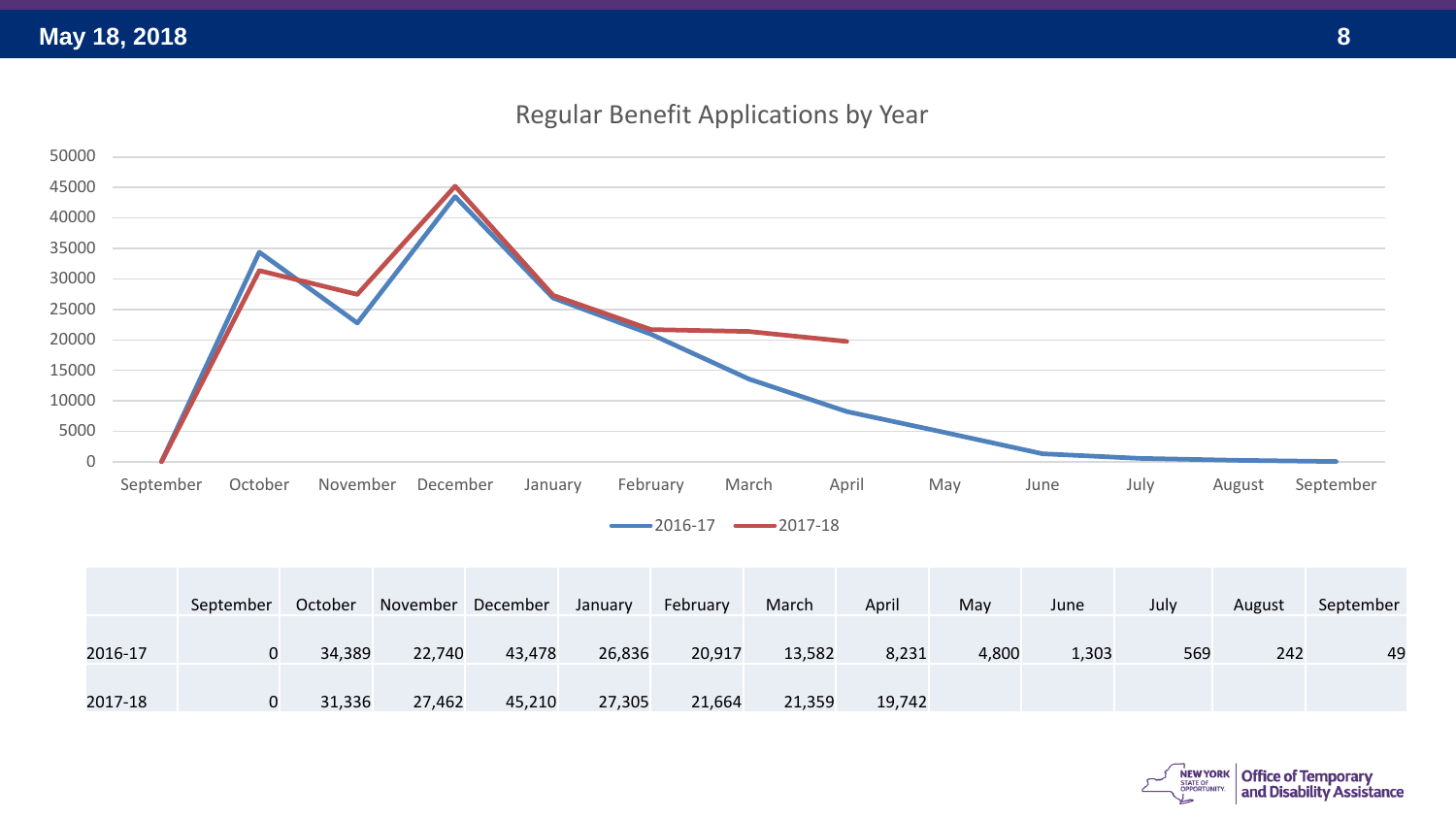## **How to apply for Regular benefits**

Eligible applicants may receive one regular HEAP benefit per program year to help pay home heating costs.

Applicants may apply for HEAP benefits in 3 ways:

- Autopay
- Paper HEAP Application (LDSS-3421)
- Online via myBenefits

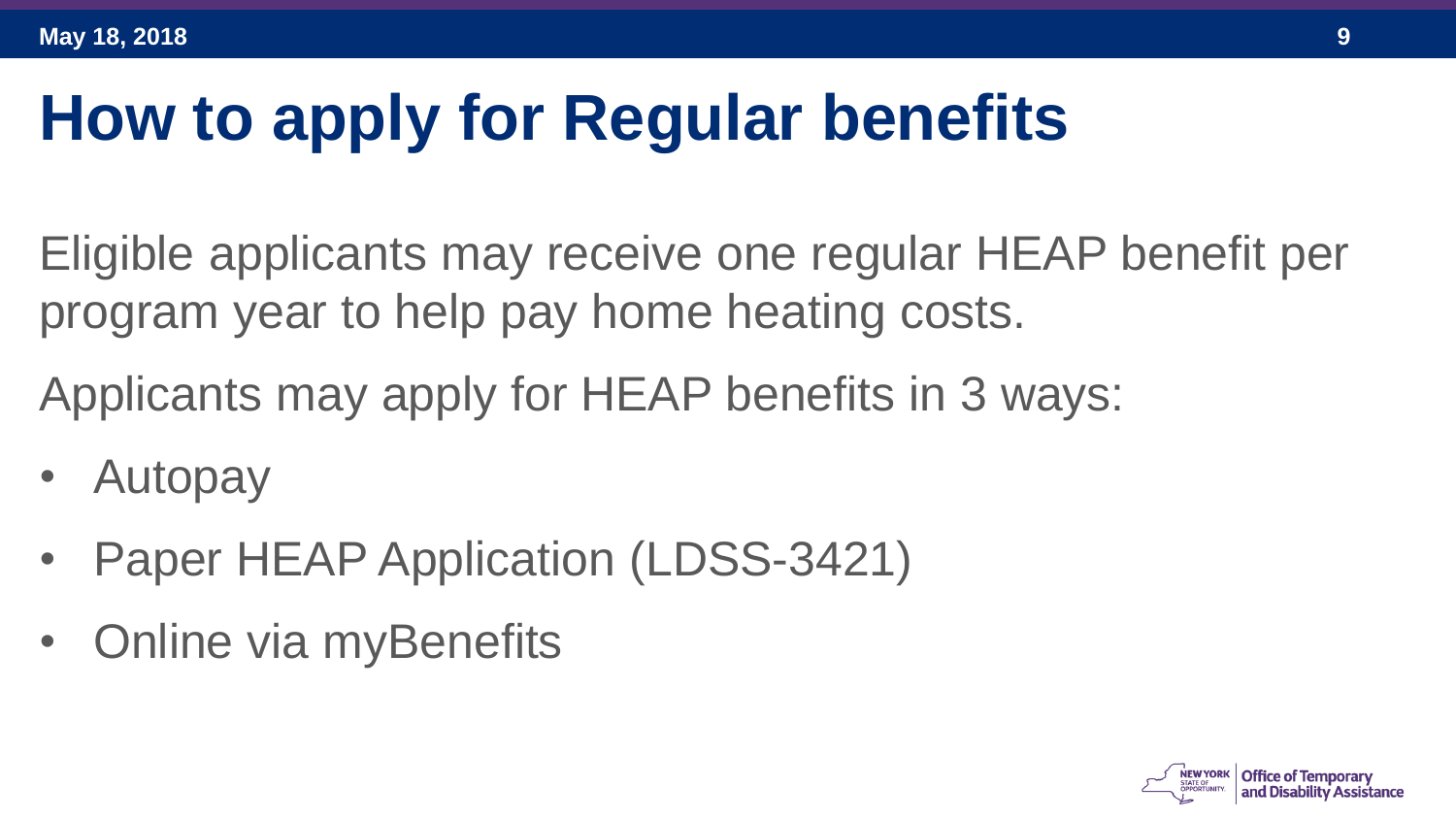# **HEAP Autopay**

Most recipients of ongoing TA and SNAP do not need to complete a separate application for HEAP.

2018-19 HEAP Season Autopays:

- September 2018
- March 2019

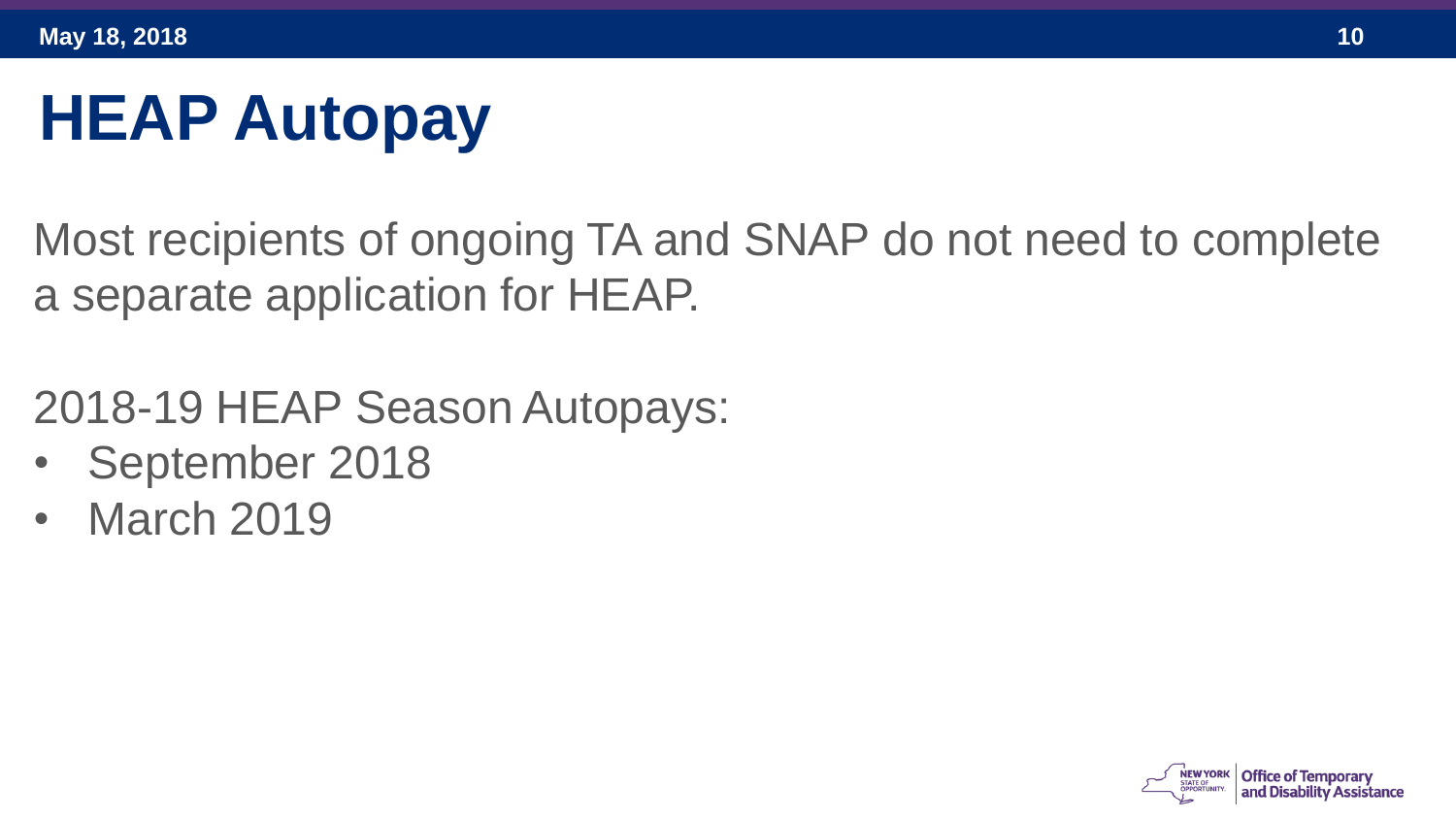## **Paper HEAP Application**

Early Outreach HEAP Applications will be sent to households that:

- Received a Regular HEAP benefit during the 2017-18 season;
- Have not moved to a new county; and
- Contain a vulnerable household member
	- age 60 or older;
	- under age 6; or
	- disabled as defined by HEAP

Paper HEAP applications will be available at local social services districts on program opening in November 2018.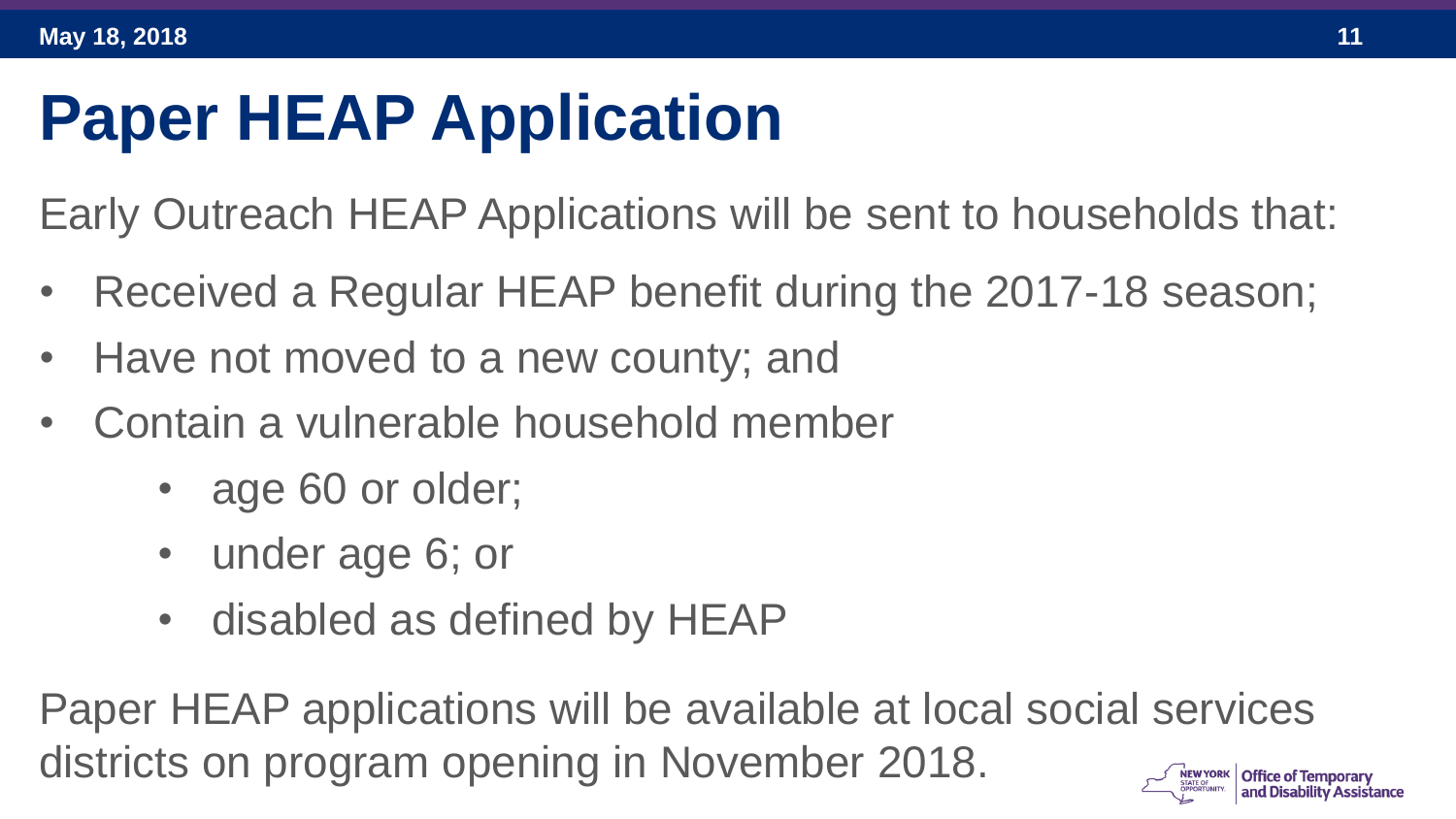# **Online HEAP Application**

Applicants, except those in New York City, may apply online at [www.myBenefits.ny.gov.](http://www.mybenefits.ny.gov/)

- 50,330 myBenefits applications in 2017-18
- 13,000 increase over 2016-2017

myBenefits is available for HEAP:

- **During Early Outreach period**
- When the Regular component is open

New York City applicants may screen for benefits and print HEAP Applications from [www.access.nyc.gov.](http://www.access.nyc.gov/)

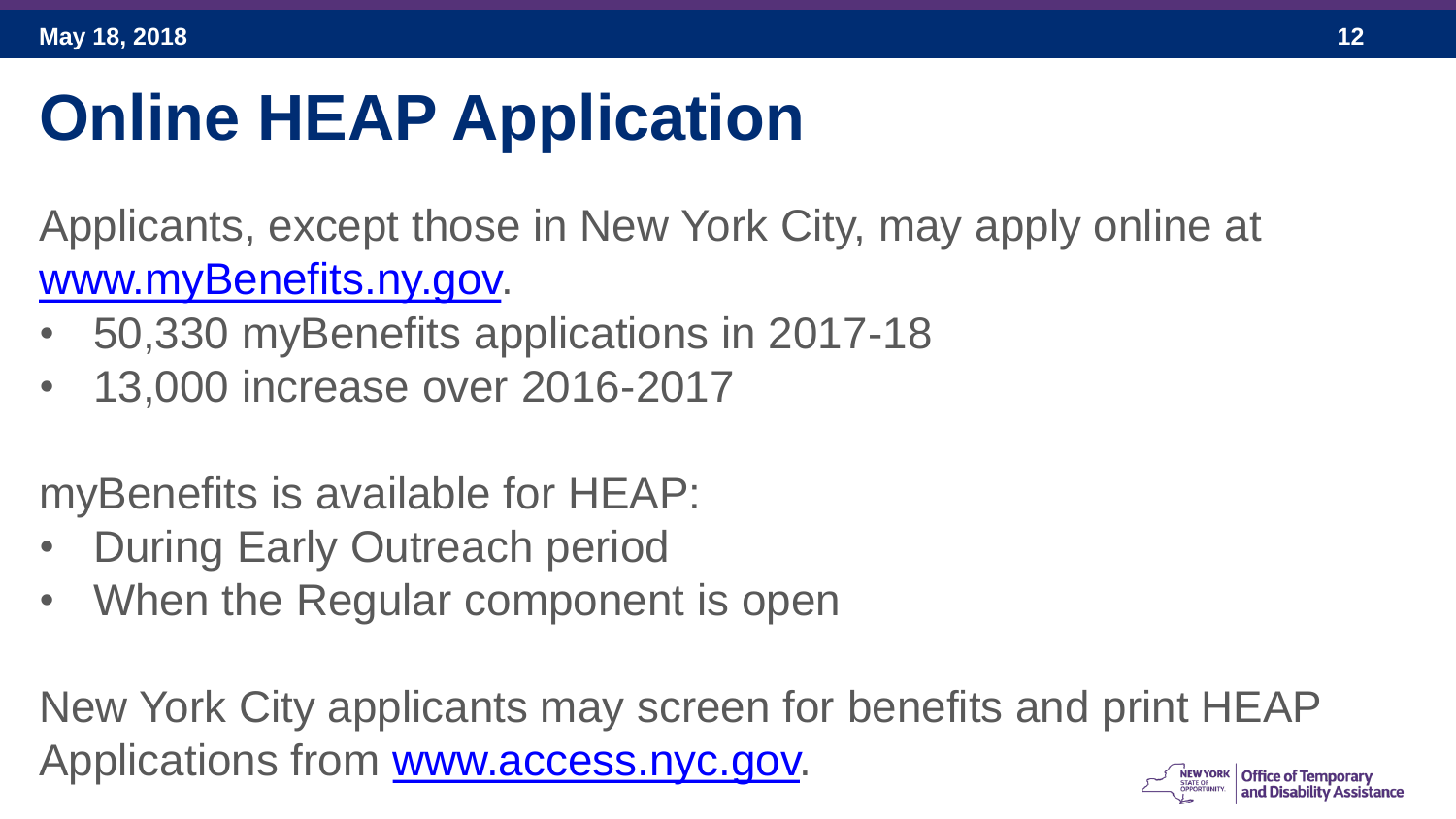# **Emergency Benefit Component**

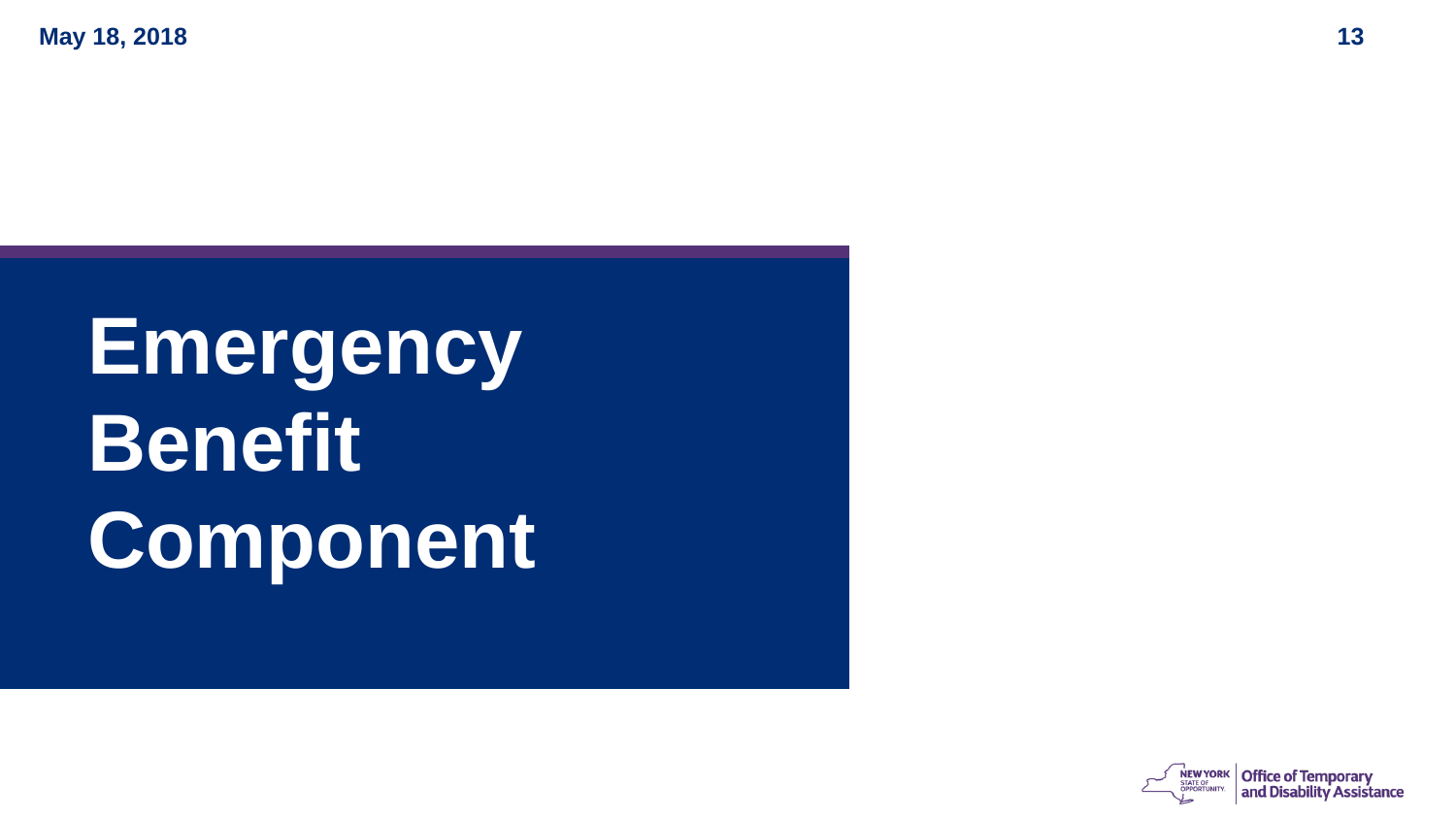| 2016-17 to 2017-18 First Emergency HEAP Comparison |  |  |
|----------------------------------------------------|--|--|
|----------------------------------------------------|--|--|

|                                     | 2017<br>4/28/2017 | 2018<br>4/27/2018 | Increase/<br>Decrease | Percentage<br><b>Difference</b> |
|-------------------------------------|-------------------|-------------------|-----------------------|---------------------------------|
| <b>Number of</b><br><b>Benefits</b> | 85,000            | 104,600           | 19,600                | 18.7%                           |
| <b>Obligations</b>                  | \$37.1M           | \$49.7M           | \$12.6M               | 25%                             |
| <b>Average Benefit</b>              | \$434             | \$475             | \$37                  | 7.8%                            |

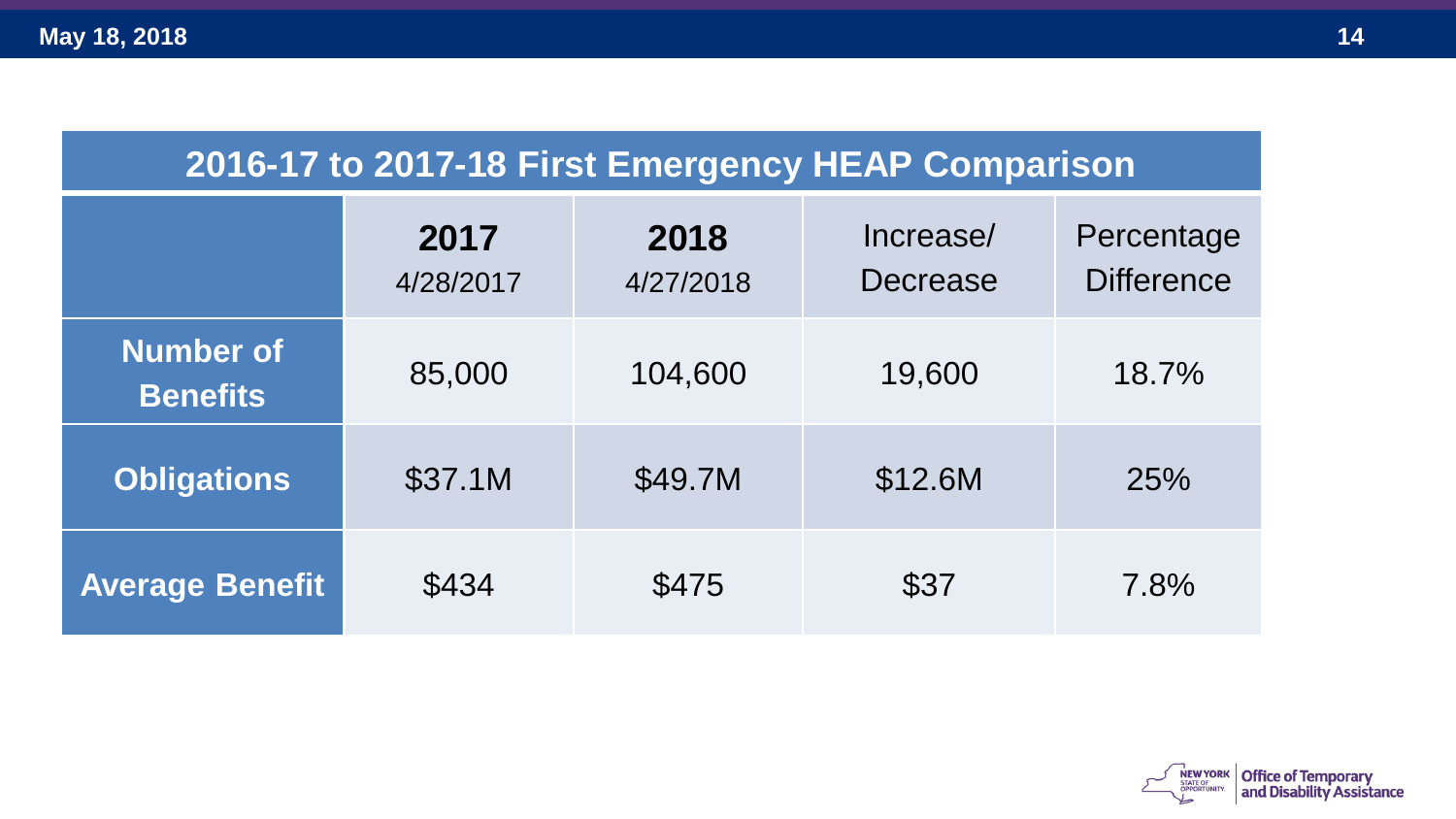First Emergency Benefit Applications by Year



2016-17 2017-18

|         | December | January | February | March  | April  | May   | June  | July | August | September |
|---------|----------|---------|----------|--------|--------|-------|-------|------|--------|-----------|
| 2016-17 | ັບ       | 20,540  | 24,763   | 24,478 | 15,552 | 7,201 | 4,127 | 487  | 316    | 60        |
| 2017-18 | v        | 28,061  | 29,781   | 29,816 | 16,929 |       |       |      |        |           |

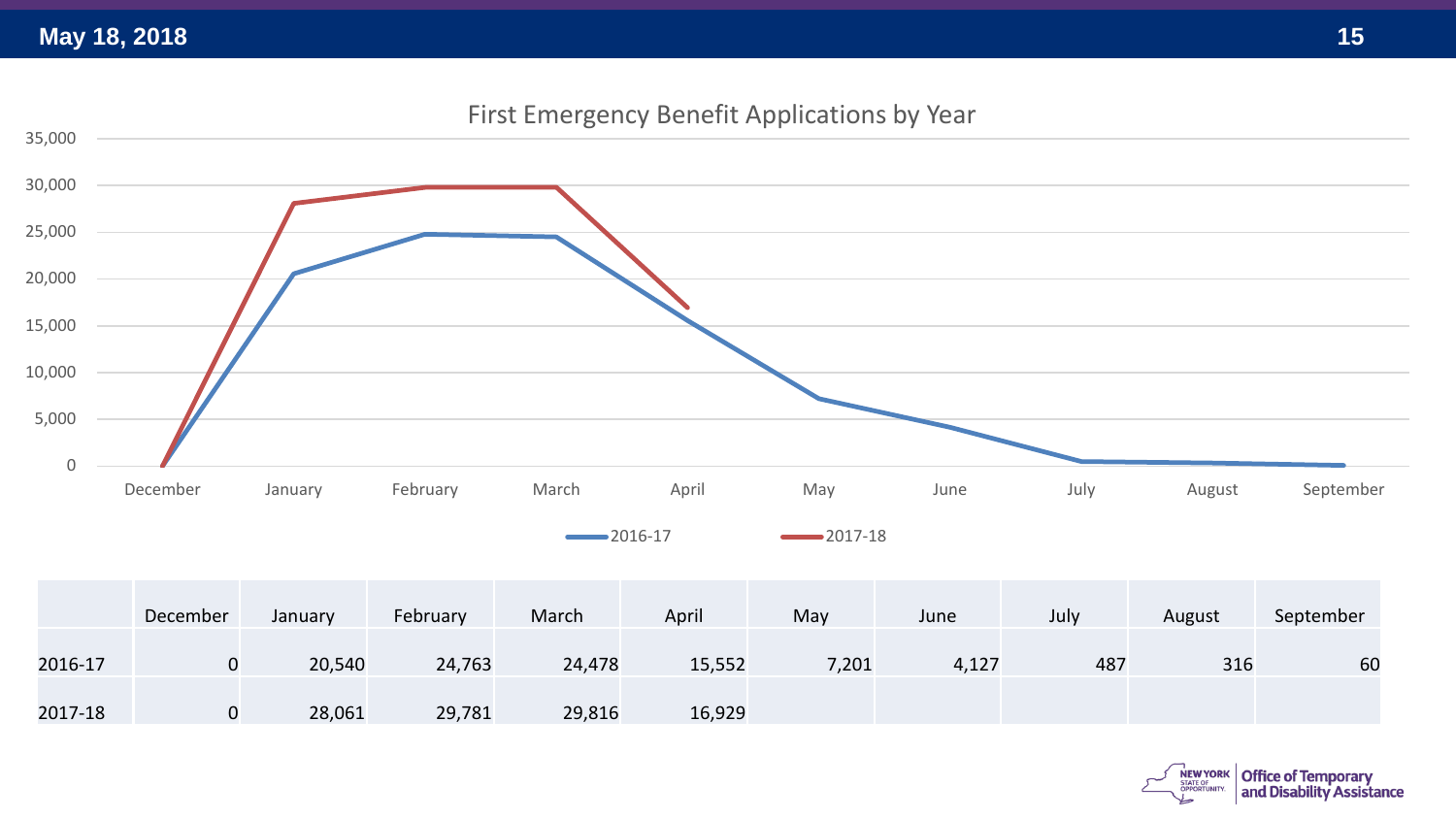## **2017-18 Second Emergency Benefit**

A second Emergency benefit was made available on February 12, 2018 and closed on April 27, 2018.

This was in response to the increase in applications for Emergency benefits and the continued extreme cold weather.

|                                              | <b>Benefits</b> | <b>Obligations</b> |
|----------------------------------------------|-----------------|--------------------|
| 2 <sup>nd</sup> Emergency<br><b>Benefits</b> | 20,000          | \$10.1M            |

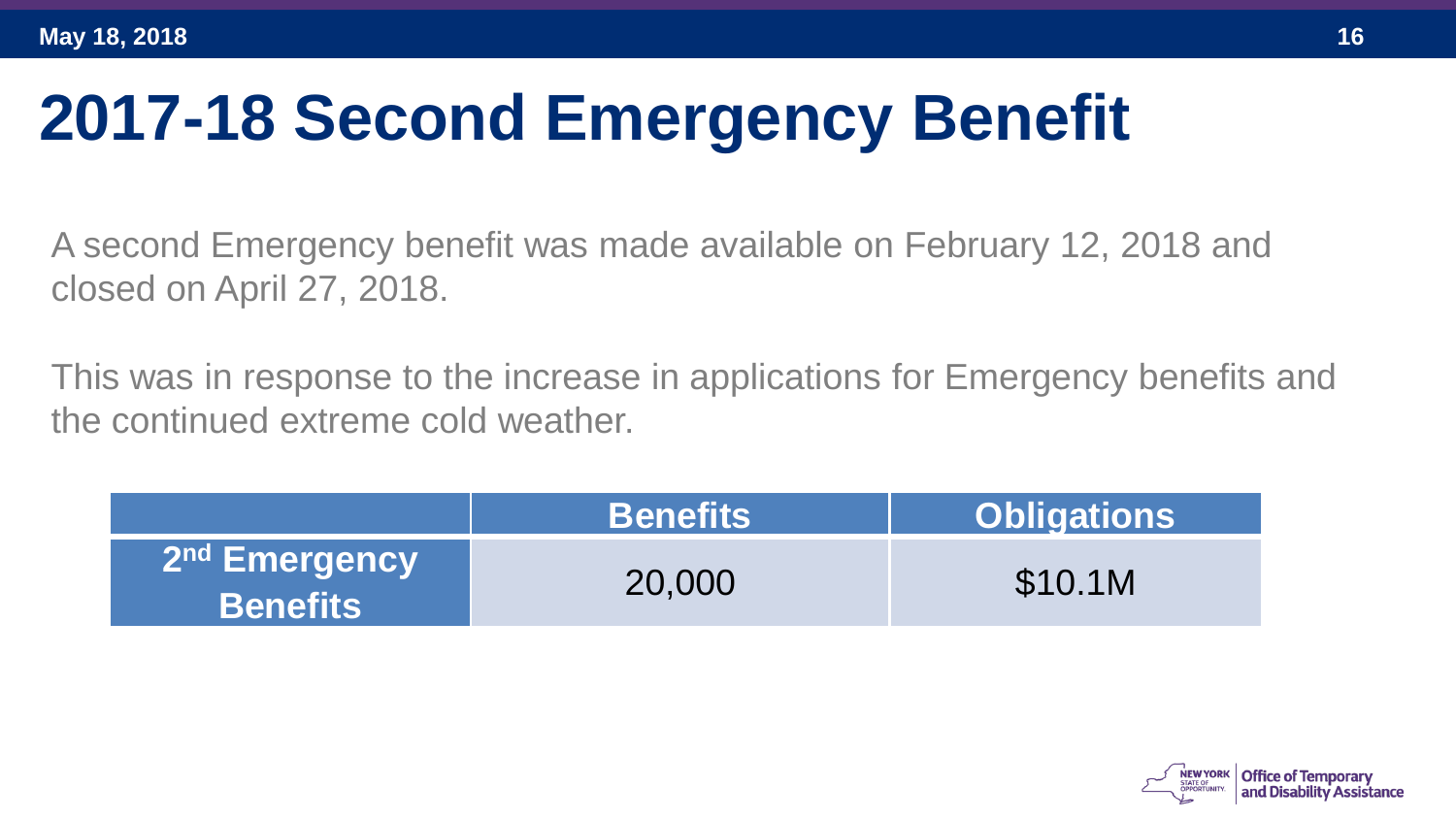# **Emergency Benefit Eligibility Criteria**

In addition to the basic eligibility criteria applicants must:

- Not have available liquid resources to resolve their emergency
	- \$3,000 limit for households containing a person 60 or older
	- \$2,000 limit for all other households
- Be the customer of record with the energy provider
- Be experiencing an emergency situation as defined by HEAP

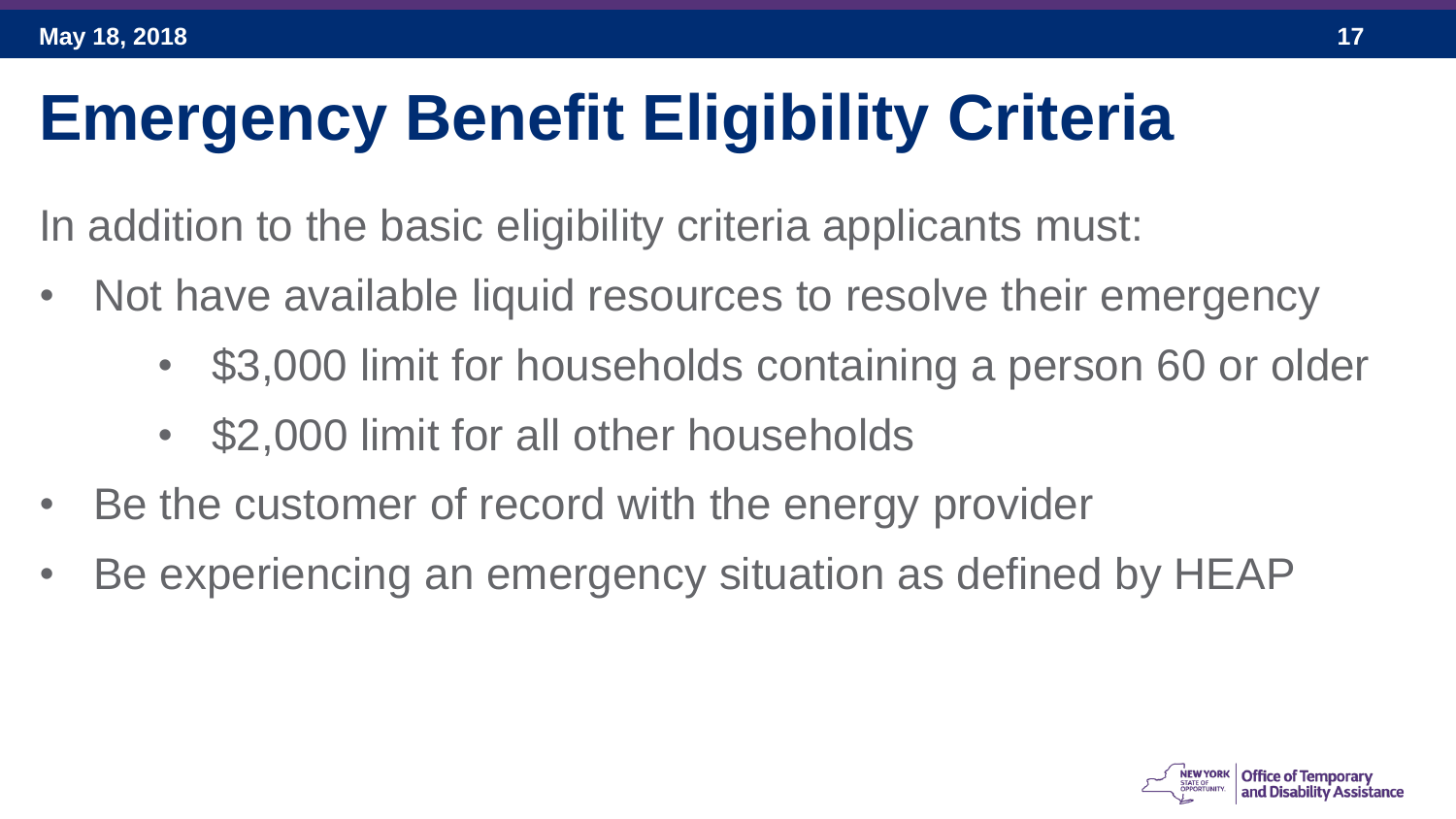## **Emergency Situations**

- Life Threatening Emergency
- Crisis Emergency
- Propane Tank Deposit
- Temporary Relocation



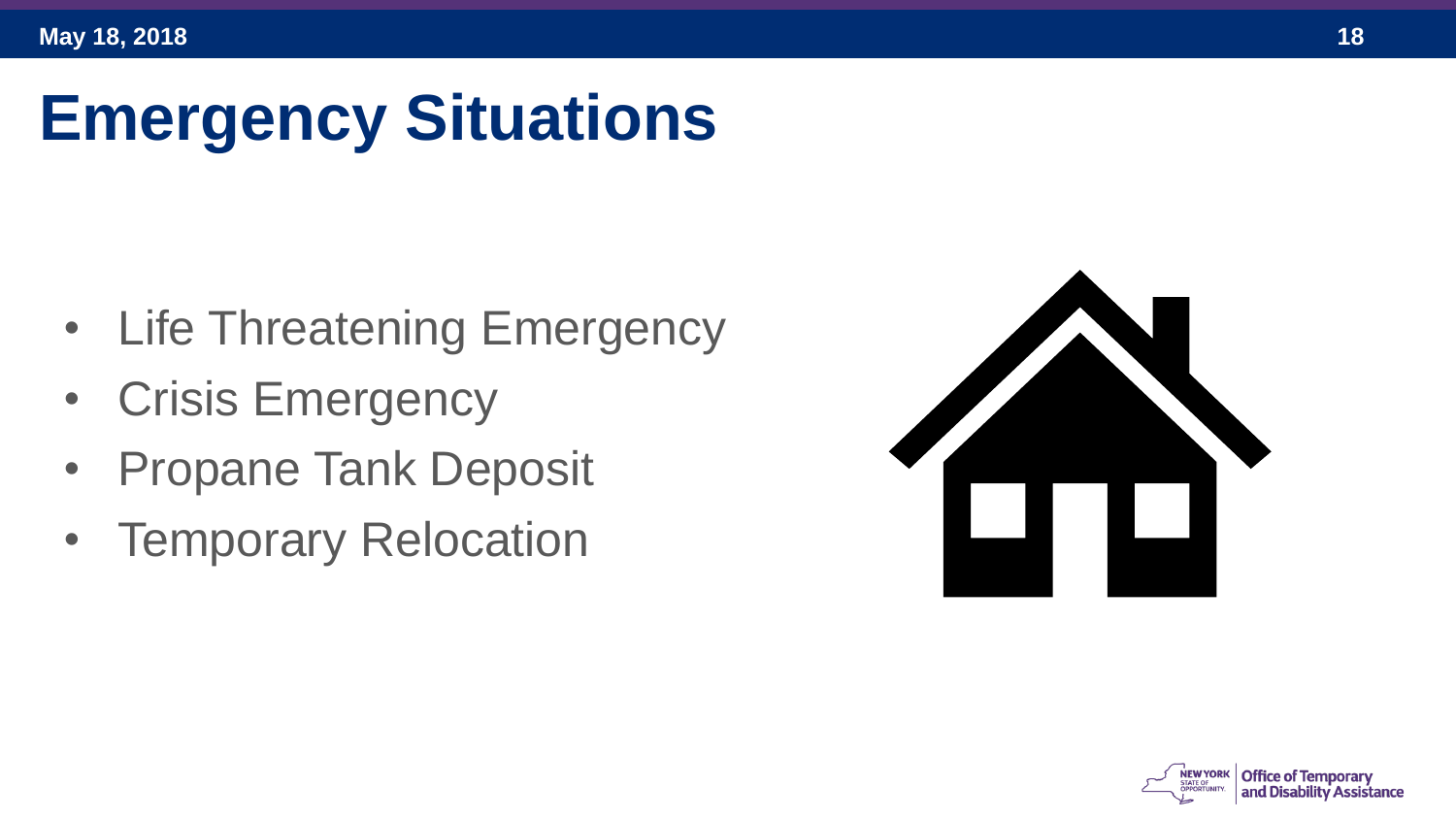# **Heating Equipment Repair and Replacement Component**

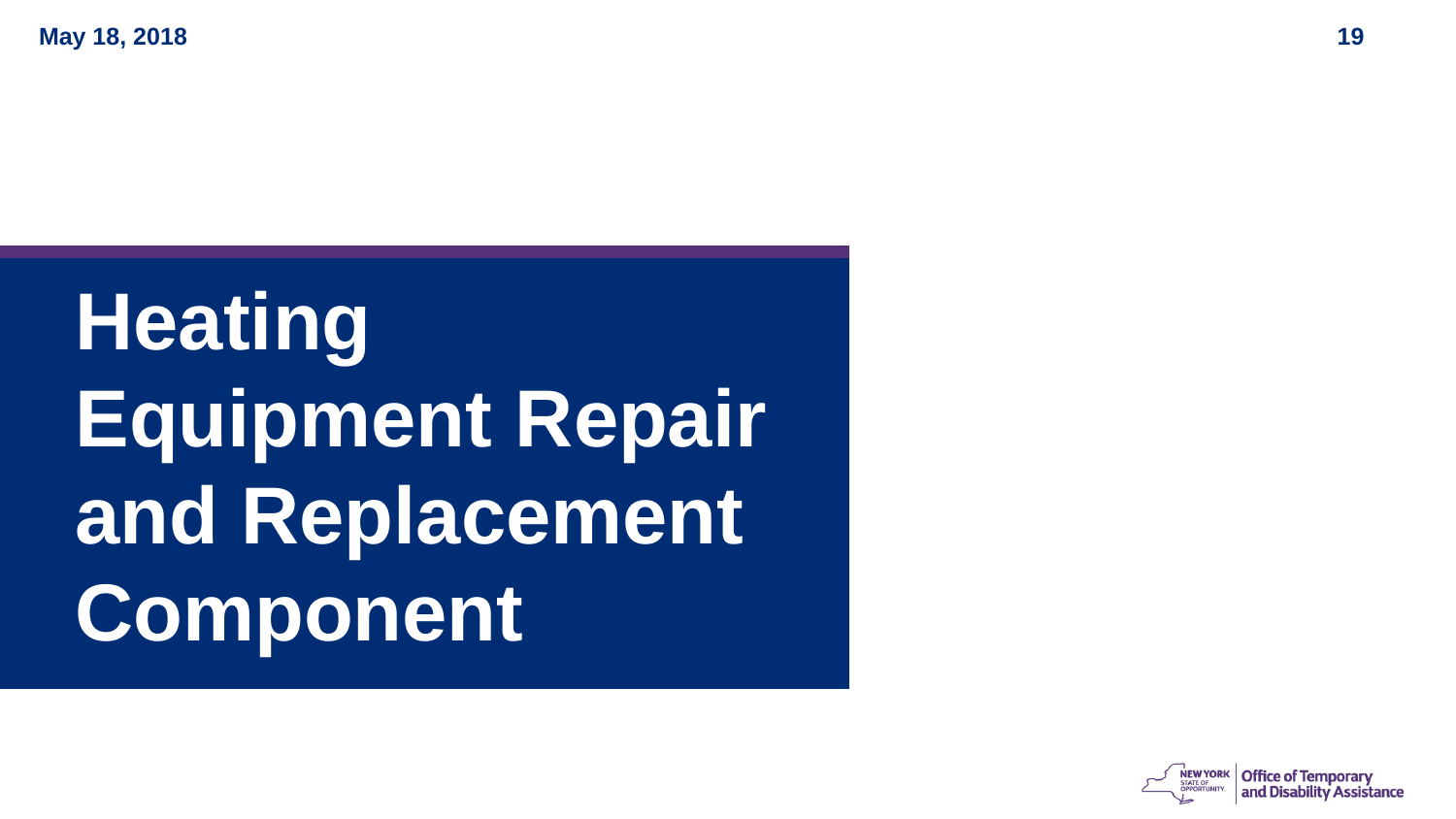## **Heating Equipment Repair and Replacement (HERR)**

Allows for the repair or replacement of an eligible homeowner's inoperable or unsafe primary heating equipment.

- Program dates were extended to year-round in 2017-18
- Supports weatherization initiatives
- Available when problems are identified during clean and tunes

About 2,200 households assisted in 2017-18 as of 4/27/2018.

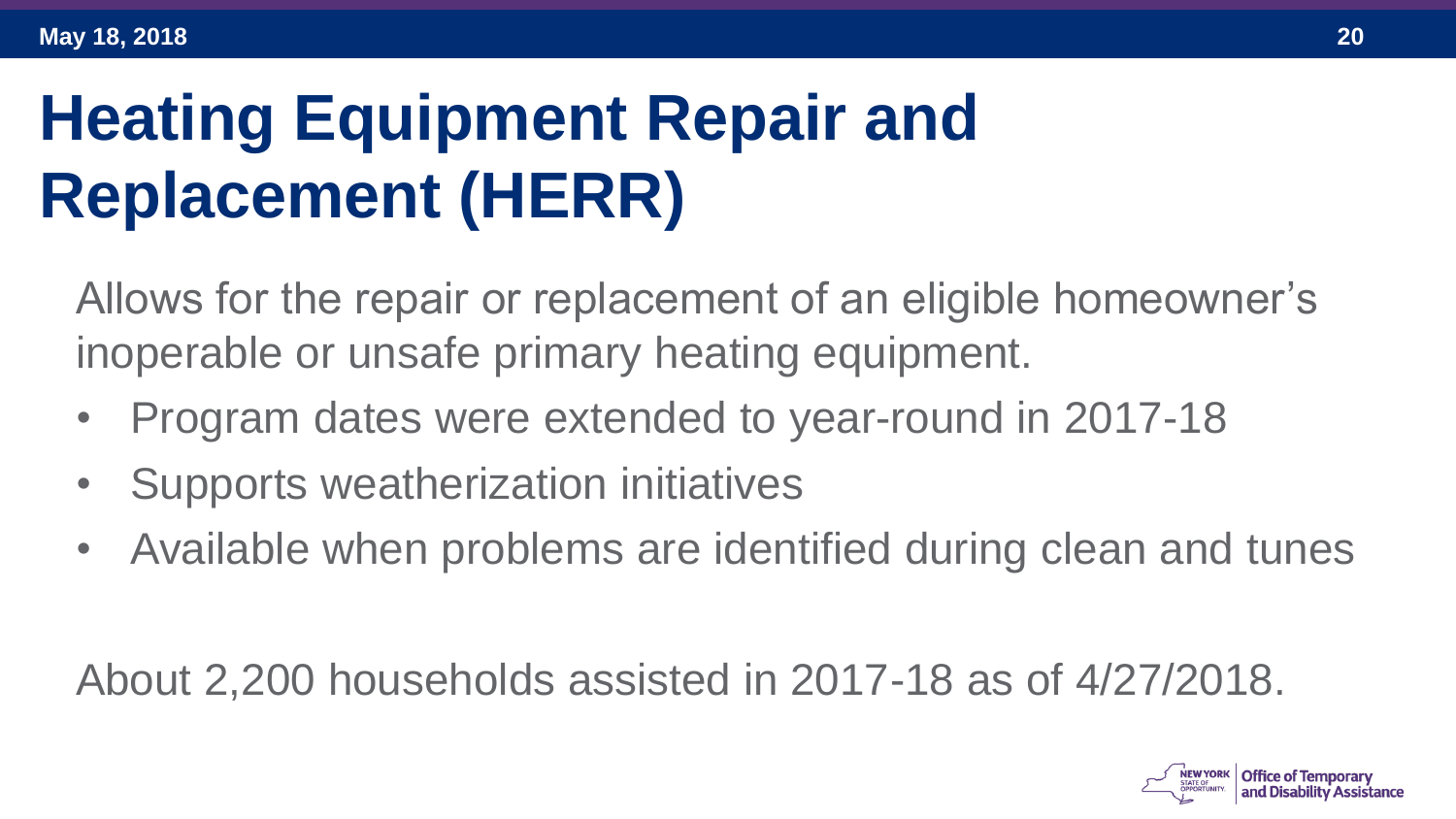## **HERR Eligibility Criteria**

In addition to all basic eligibility criteria:

- The applicant must be the homeowner;
- Heating system must have been the primary system for the 12 months prior to the month of application; and
- Household and co-owners may have up to \$3,000 in available liquid resources.

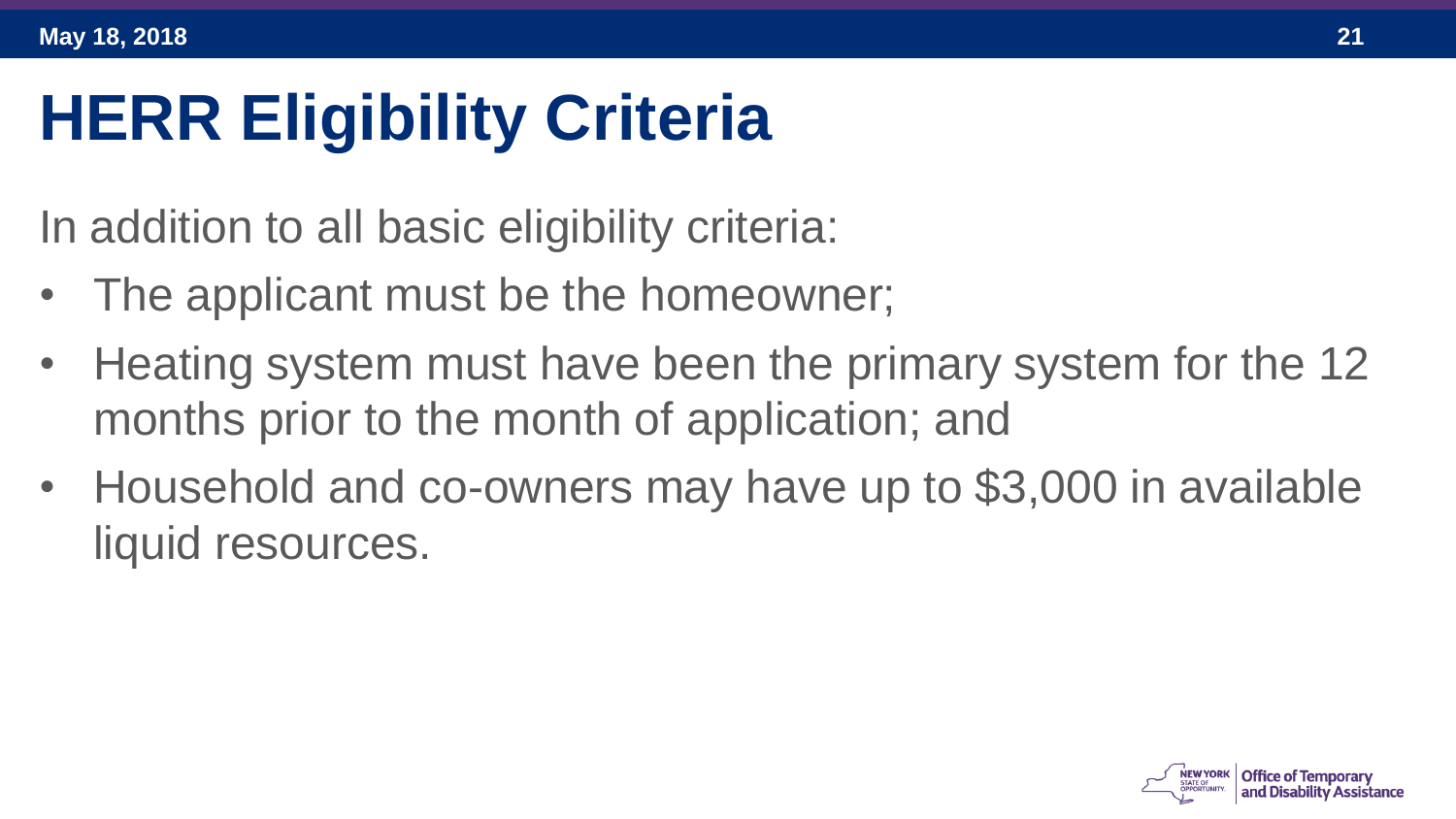#### **HERR Benefit Limits**

- **Heating Equipment Repair:** \$3,000 per program year
- **Heating Equipment Replacement:** \$6,500 per applicant household in a 10 year period

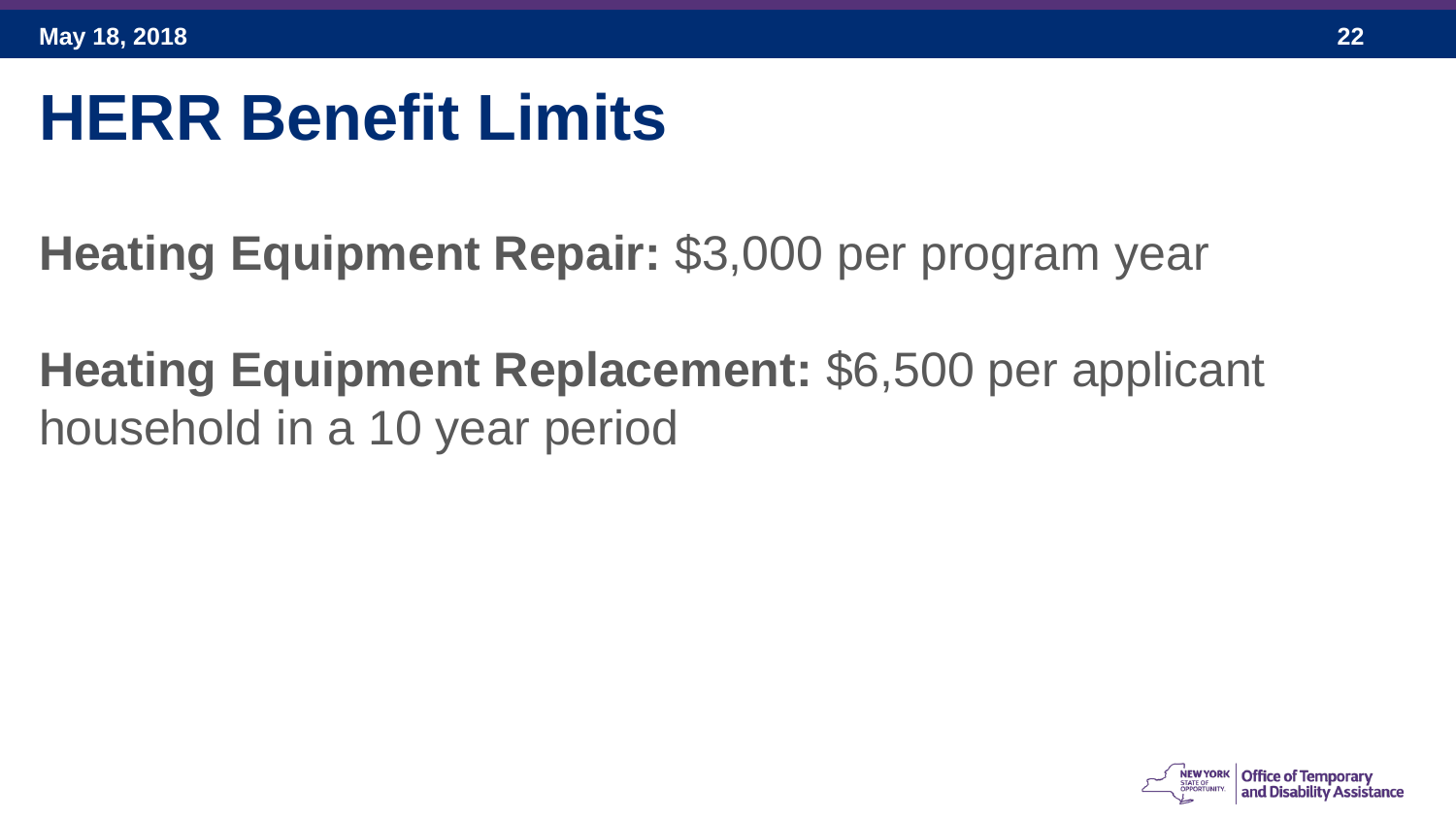# **How to apply for HERR benefits**

Applicants must apply in person through their local Social Services District.

- An in-person interview is required
- Assistance is available to homebound individuals

Applicants may not apply online for HERR benefits.

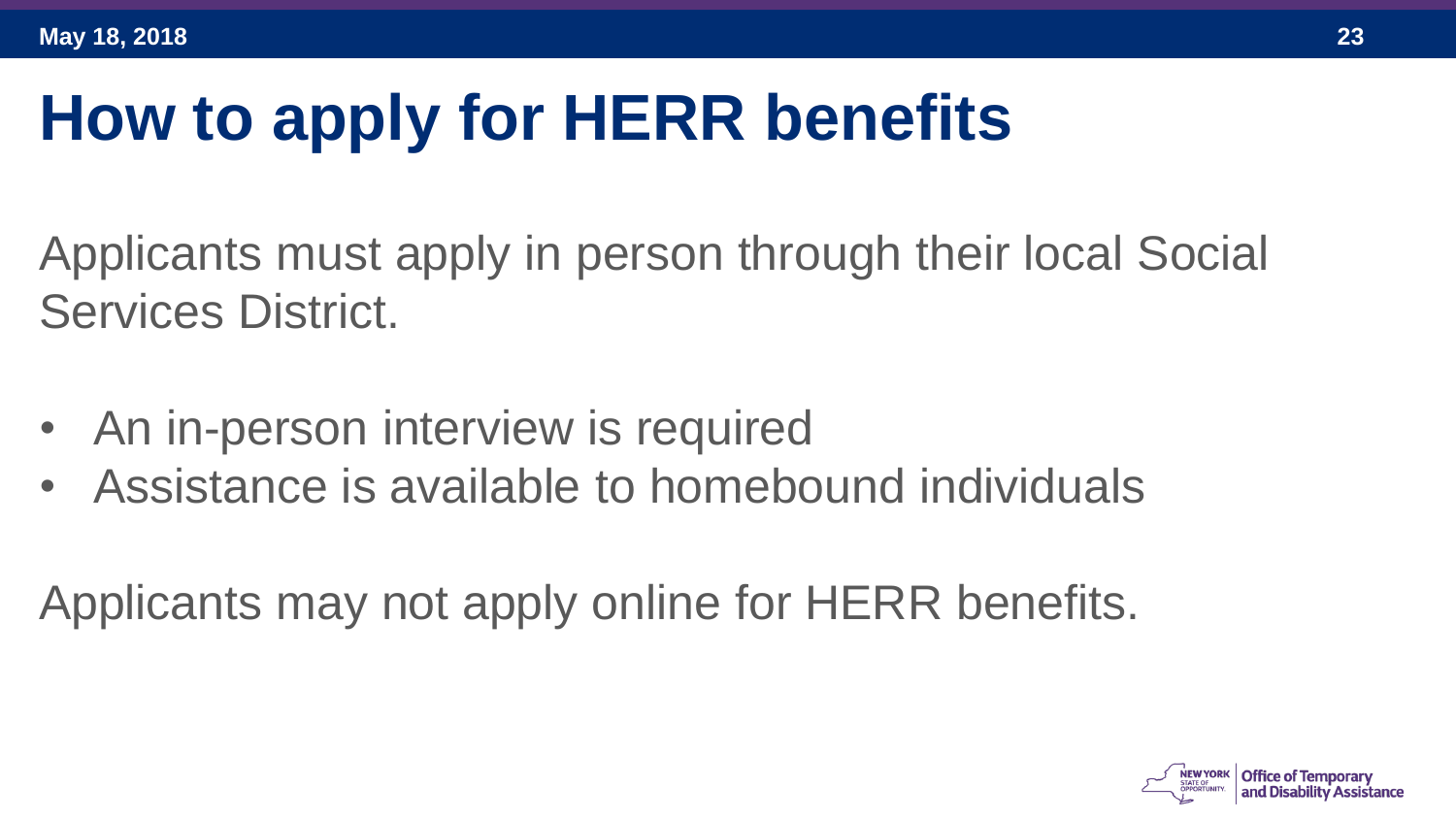# **Cooling Assistance Component**

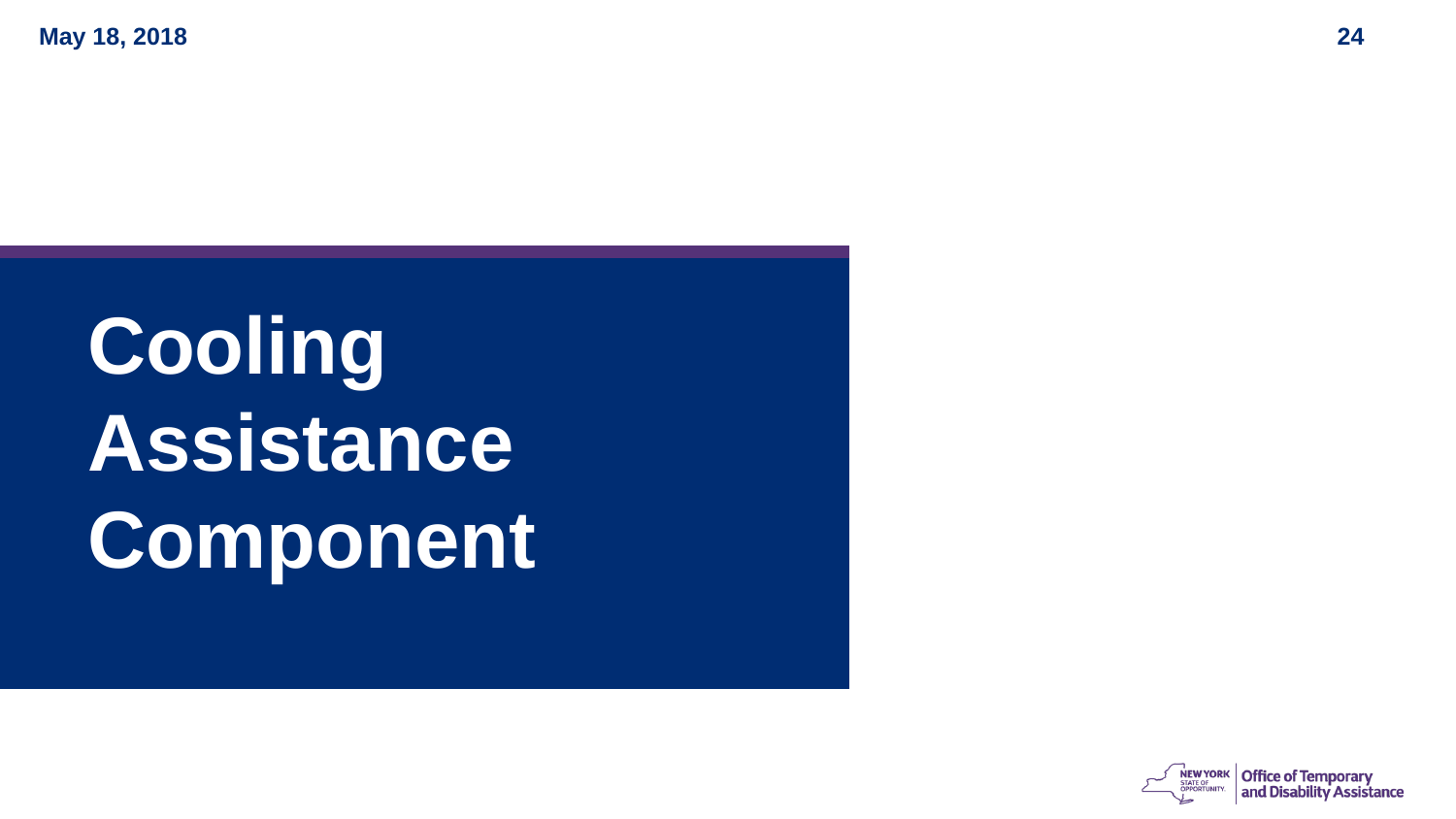## **Cooling Assistance Component**

Households containing a household member who has a medical condition that is exacerbated by extreme heat may be eligible for an air conditioner or fan.

- Establish a "cooling room"
- No additional cash benefits are available

About 4,000 households assisted in 2016-17.

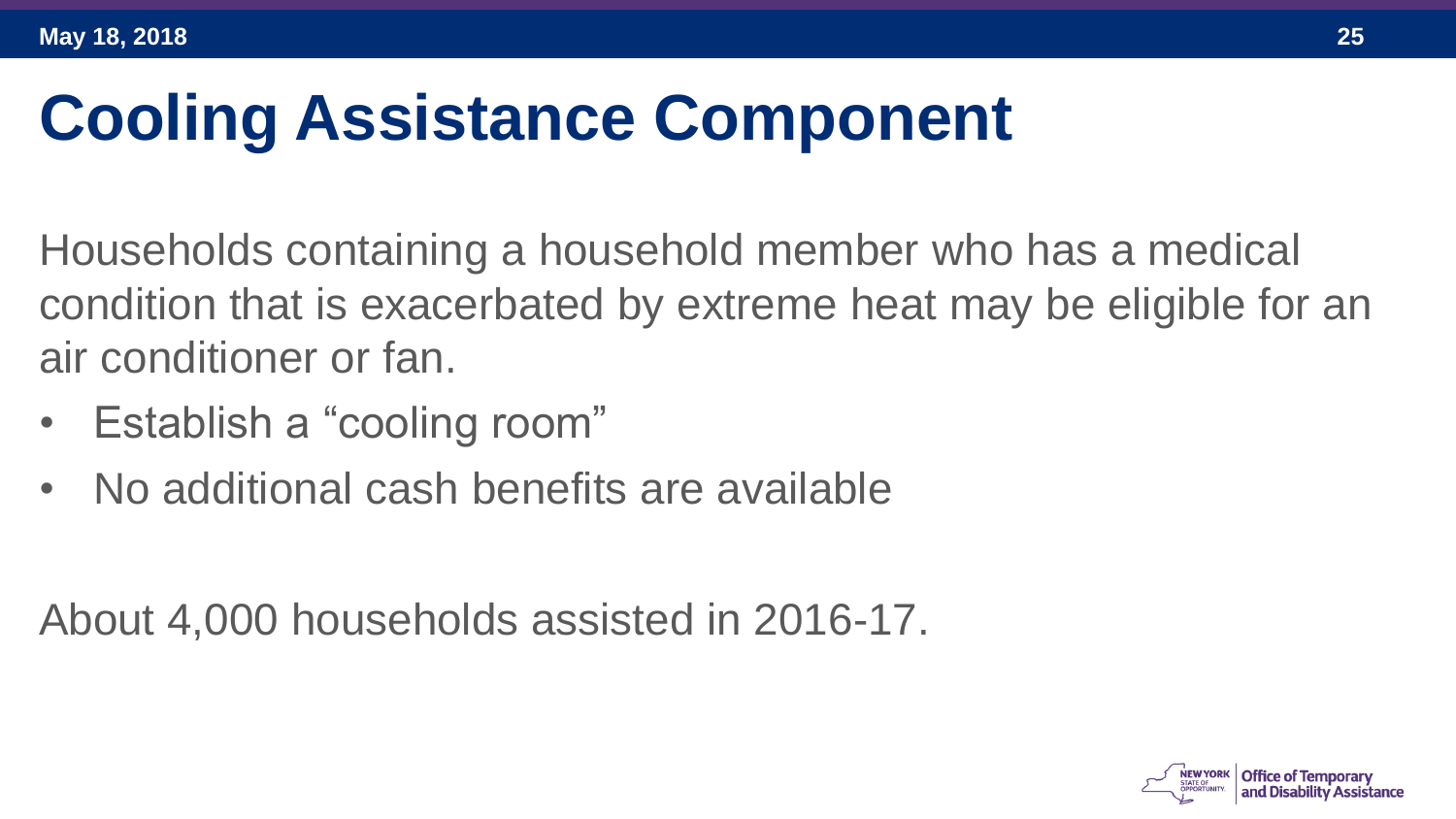# **Cooling Eligibility Criteria**

In addition to basic eligibility criteria:

- The household must contain a member with a documented medical condition that is exacerbated by extreme heat
- The household must not have a working air conditioner that is less than five years old, as determined by the vendor; and
- The household must not have received a HEAP funded air conditioner within the past ten years.

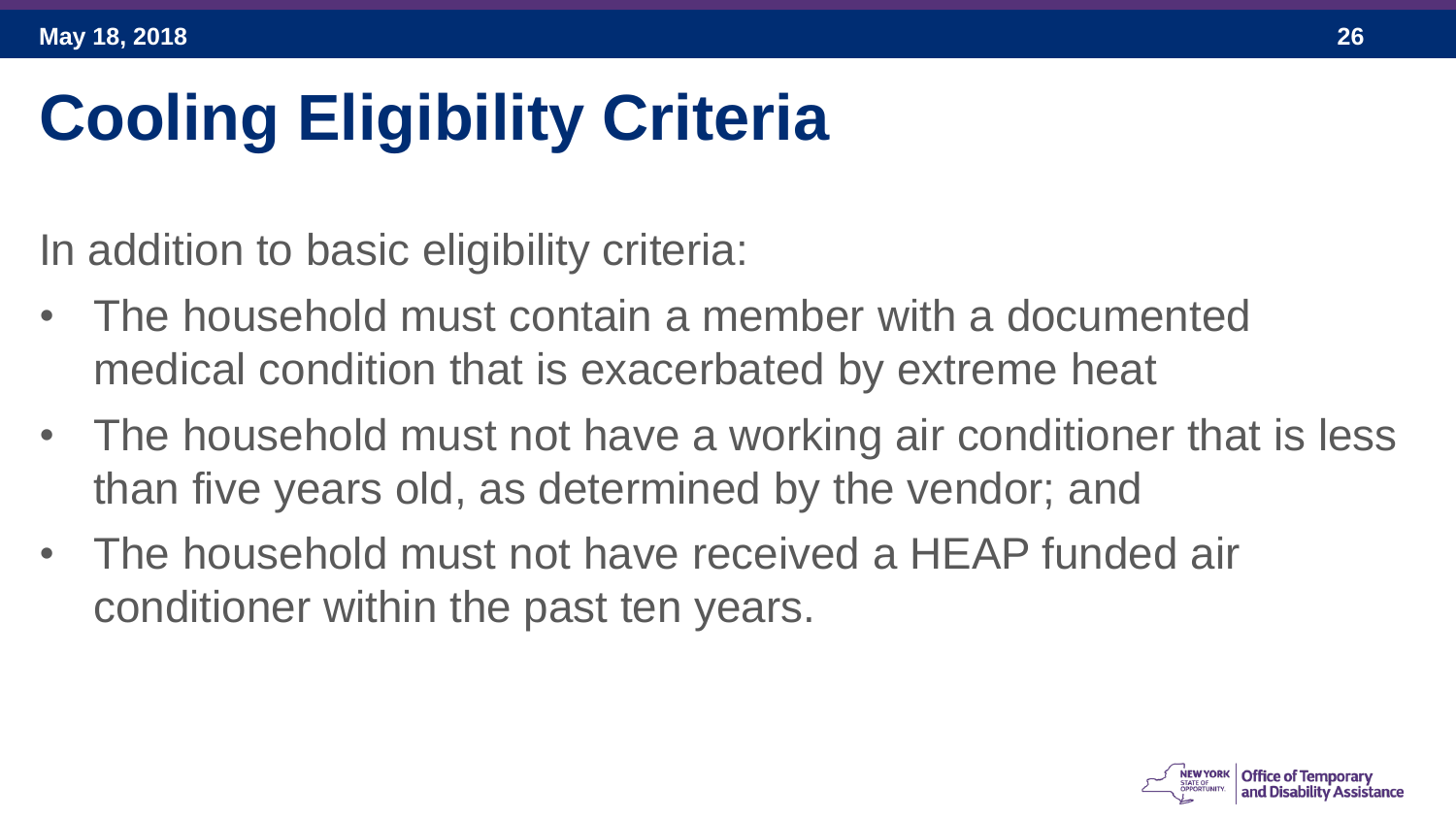# **How to apply for Cooling benefits**

Applicants may apply for the Cooling Assistance Component by mail, fax or in person at their local Social Services District.

Applicants may not apply online for Cooling benefits.

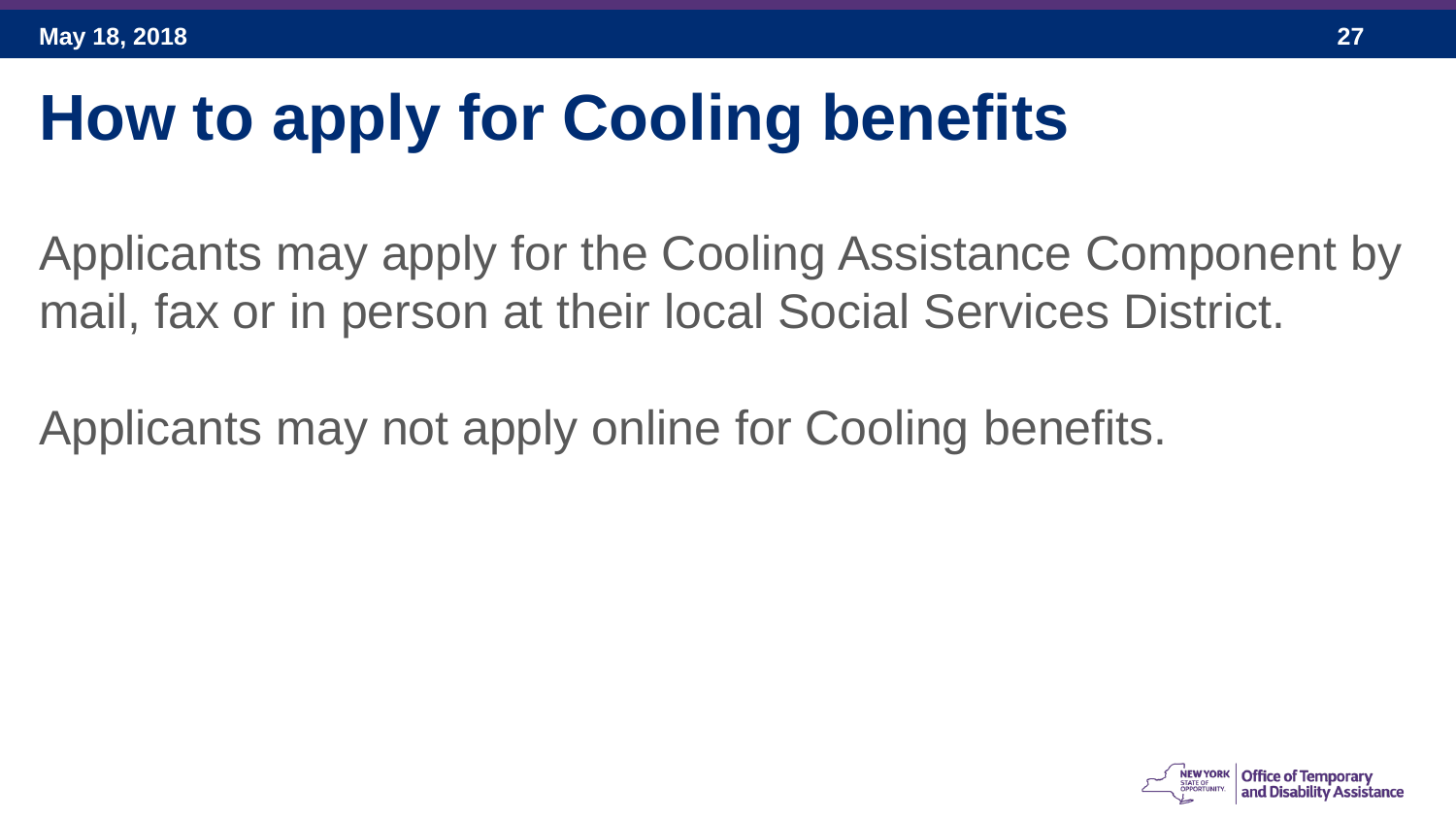# **Heating Equipment Clean and Tune Benefit**

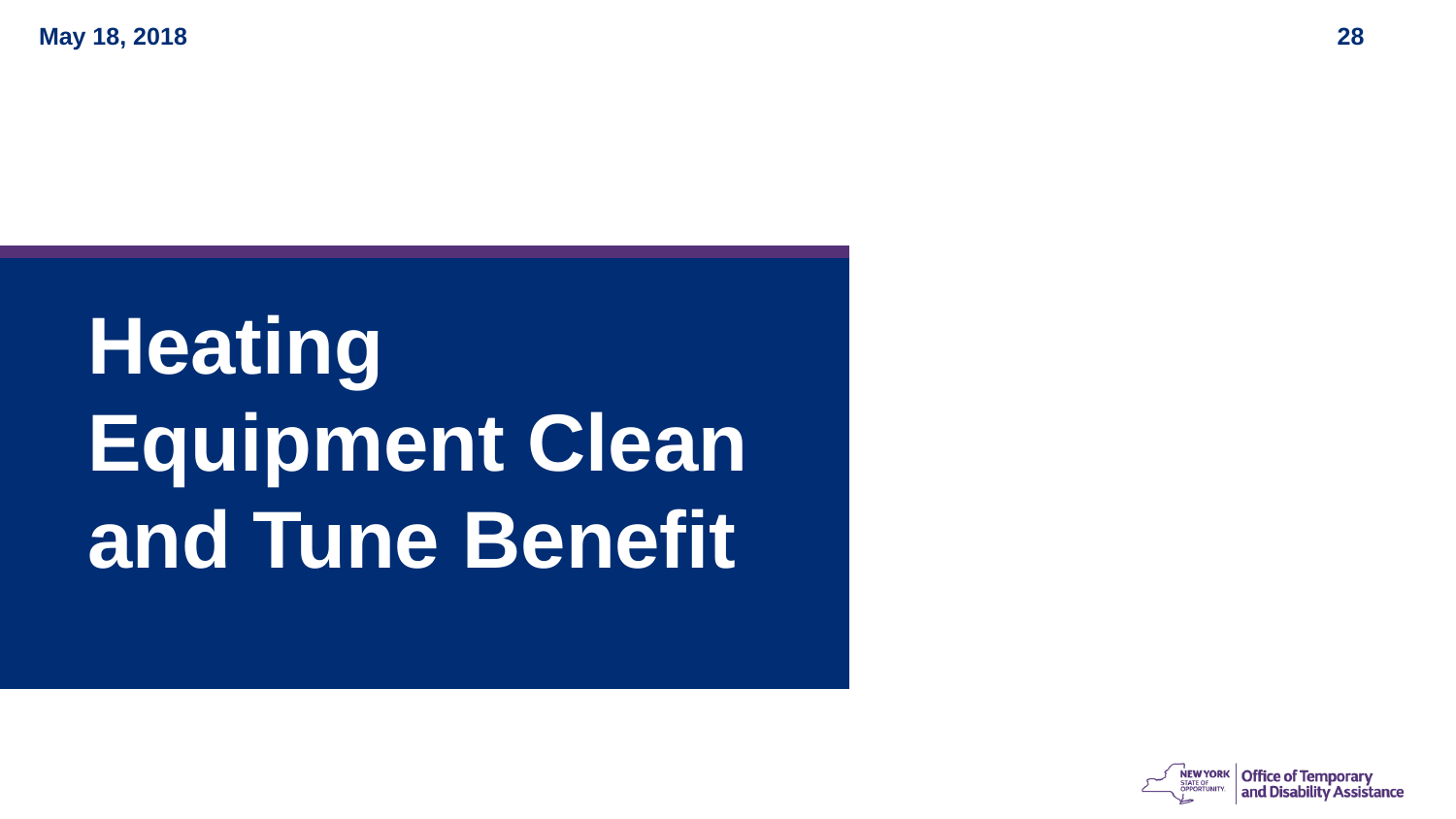# **Heating Equipment Clean and Tune**

Provides for the cleaning and tuning of applicant owned primary heating equipment that has not been serviced in the past 12 months

- Improve energy efficiency and reduces fuel consumption
- Identify heating equipment issues prior to the cold weather period
- Opened earlier for 2017-2018 program year

About 2,500 households assisted in 2016-17.

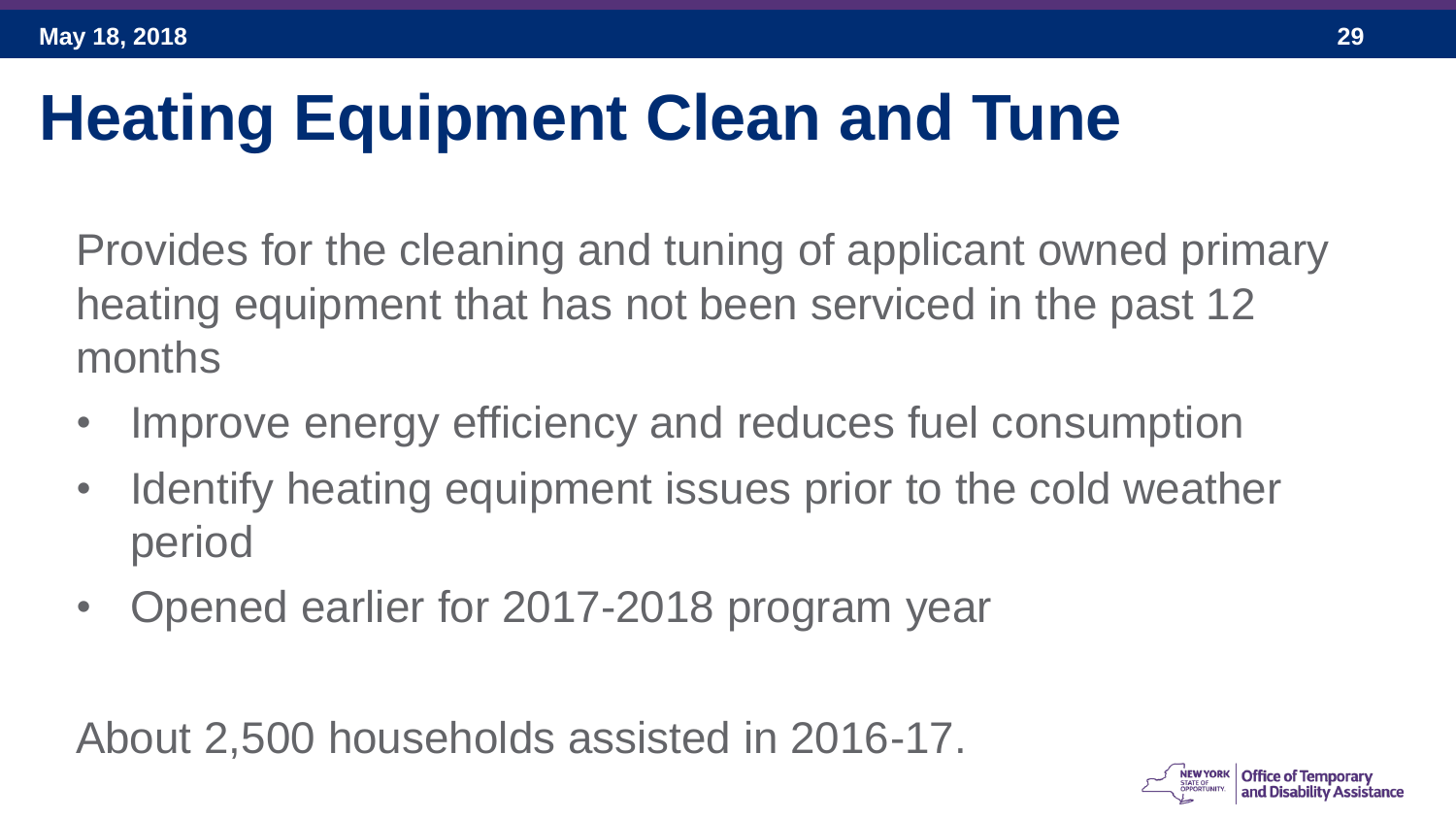# **Clean and Tune Eligibility Criteria**

In addition to basic eligibility criteria:

- The applicant must be the homeowner;
- Primary heating equipment must be more than 12 months old; and
- Primary heating equipment must not have been cleaned in the past 12 months.

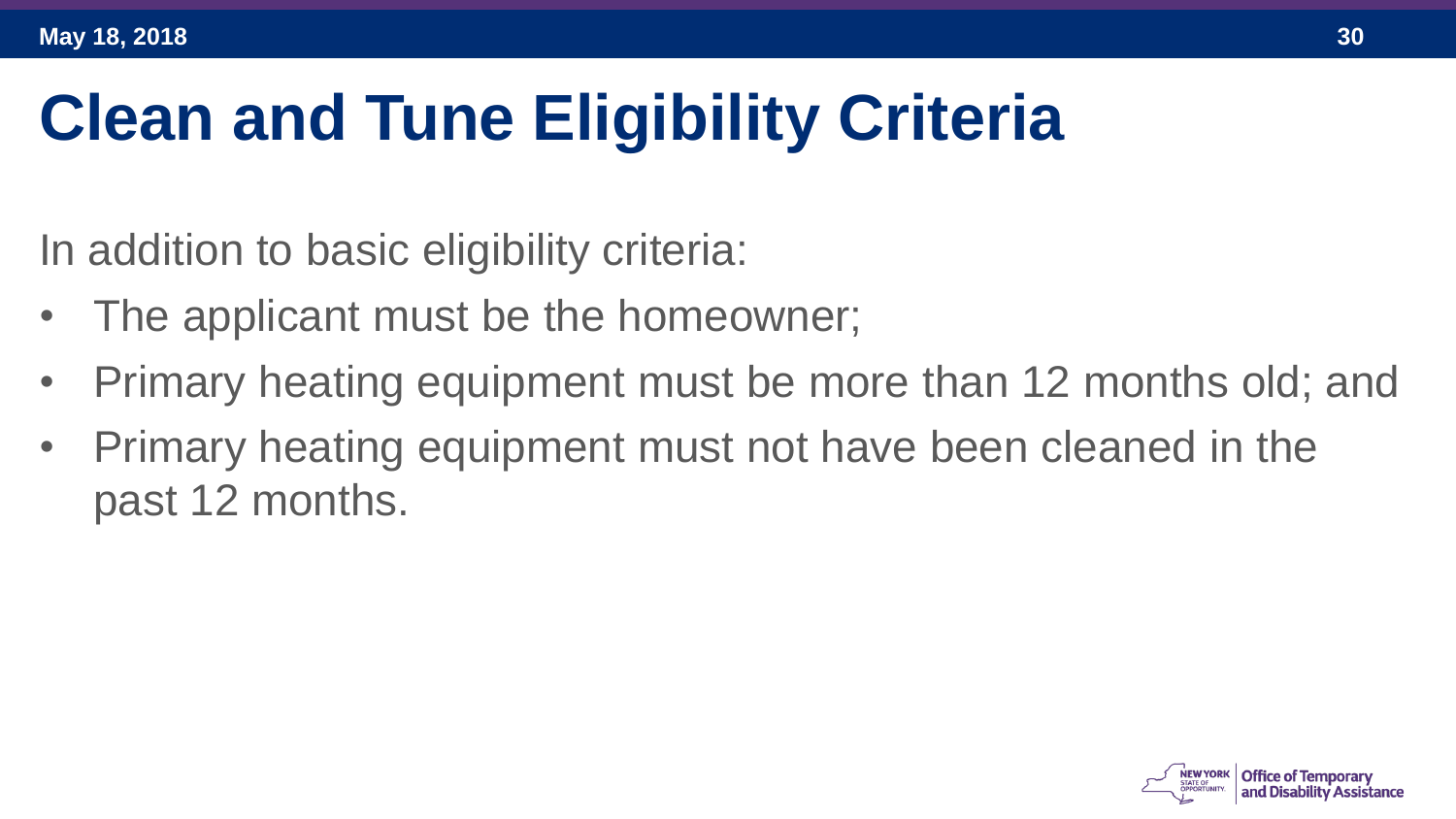## **Clean and Tune Benefits**

- One clean and tune per 12 month period
- Primary heating equipment only

Benefits may include:

- Carbon monoxide detector
- Programmable thermostat



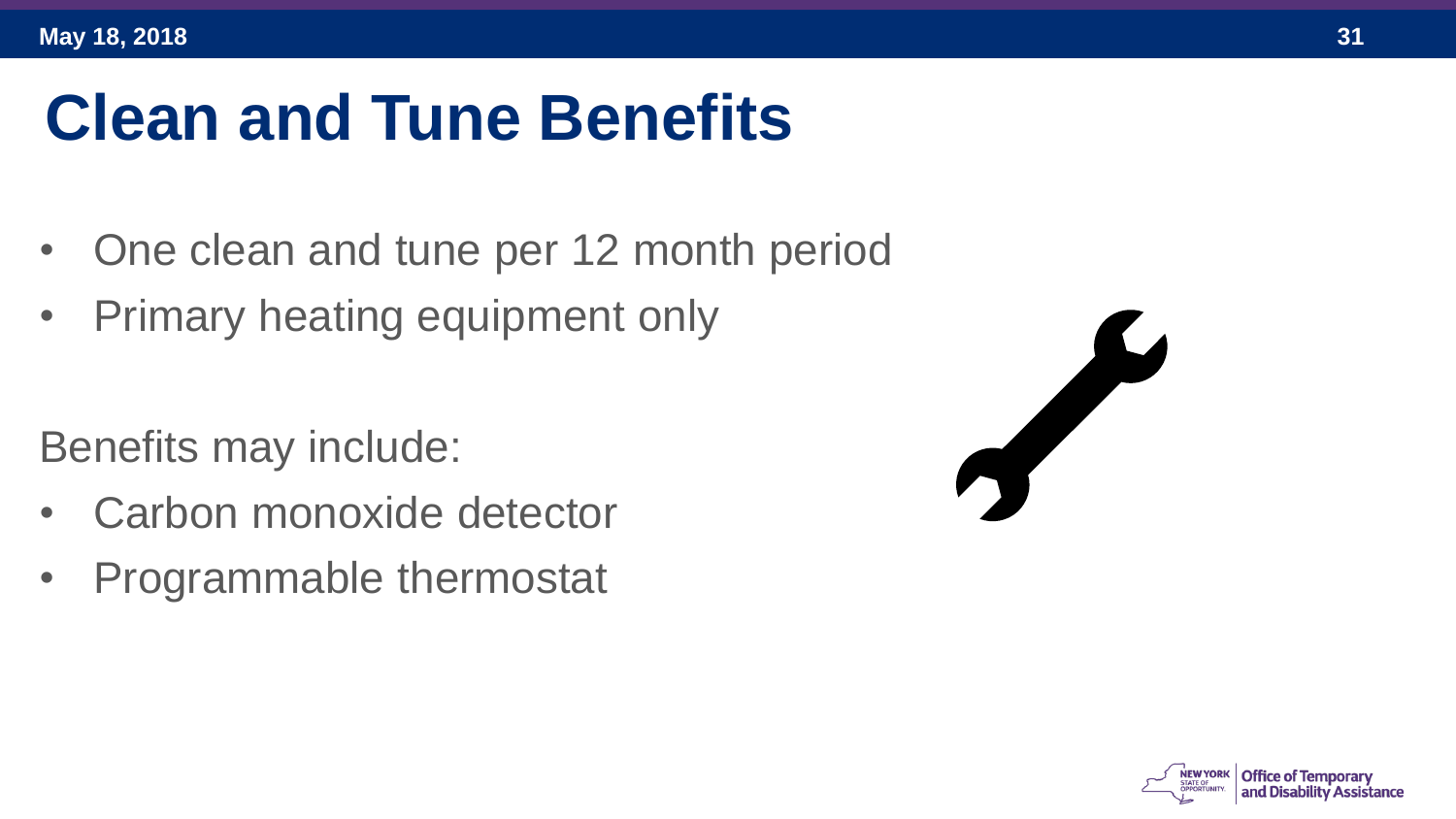#### **How to apply for Clean and Tune benefits**

Applicants may apply for a Clean and Tune benefit by mail, fax or in person at their local Social Services District.

Applicants may not apply online for Clean and Tune benefits.

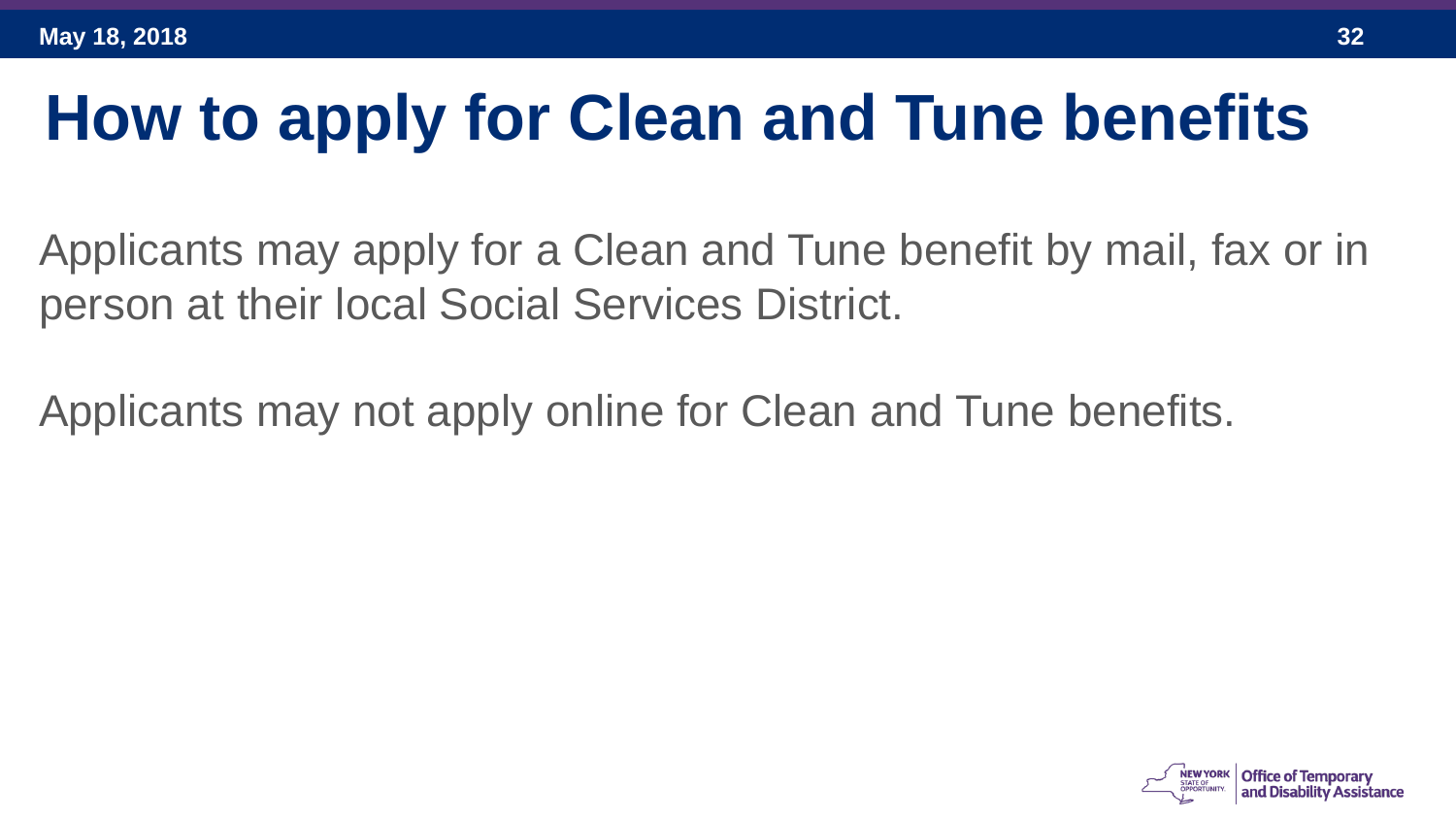# **Energy Efficiency Initiative**

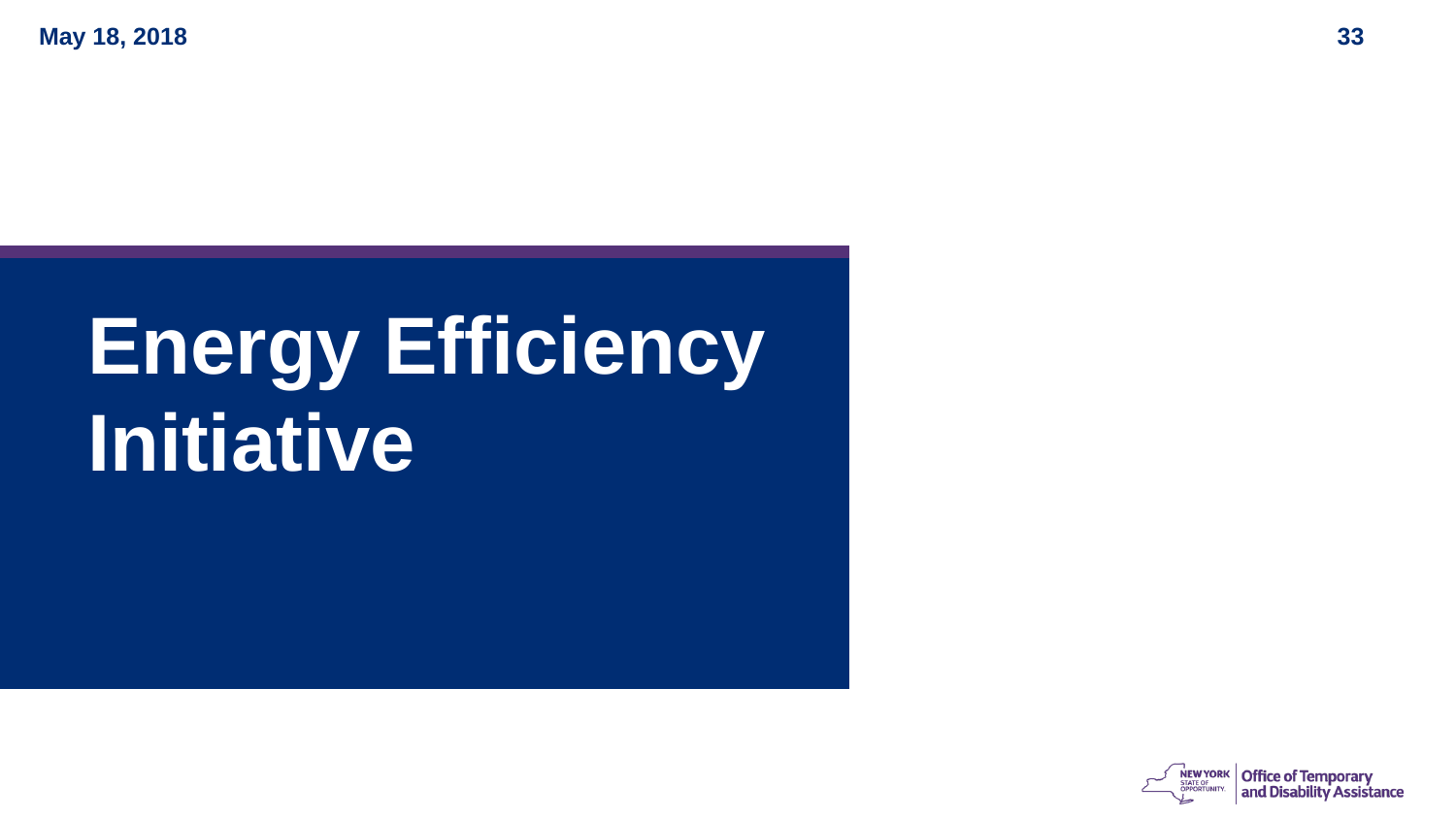## **Energy Efficiency Initiative**

Collaborative project between HEAP and NYSERDA's EmPower Program to provide weatherization and baseload reduction measures in support of Governor Cuomo's State of the State address.

- NYSERDA matching HEAP funds
- OTDA will continue to allocate HEAP funding to Homes and Community Renewal Weatherization
- Referrals target low income HEAP eligible households

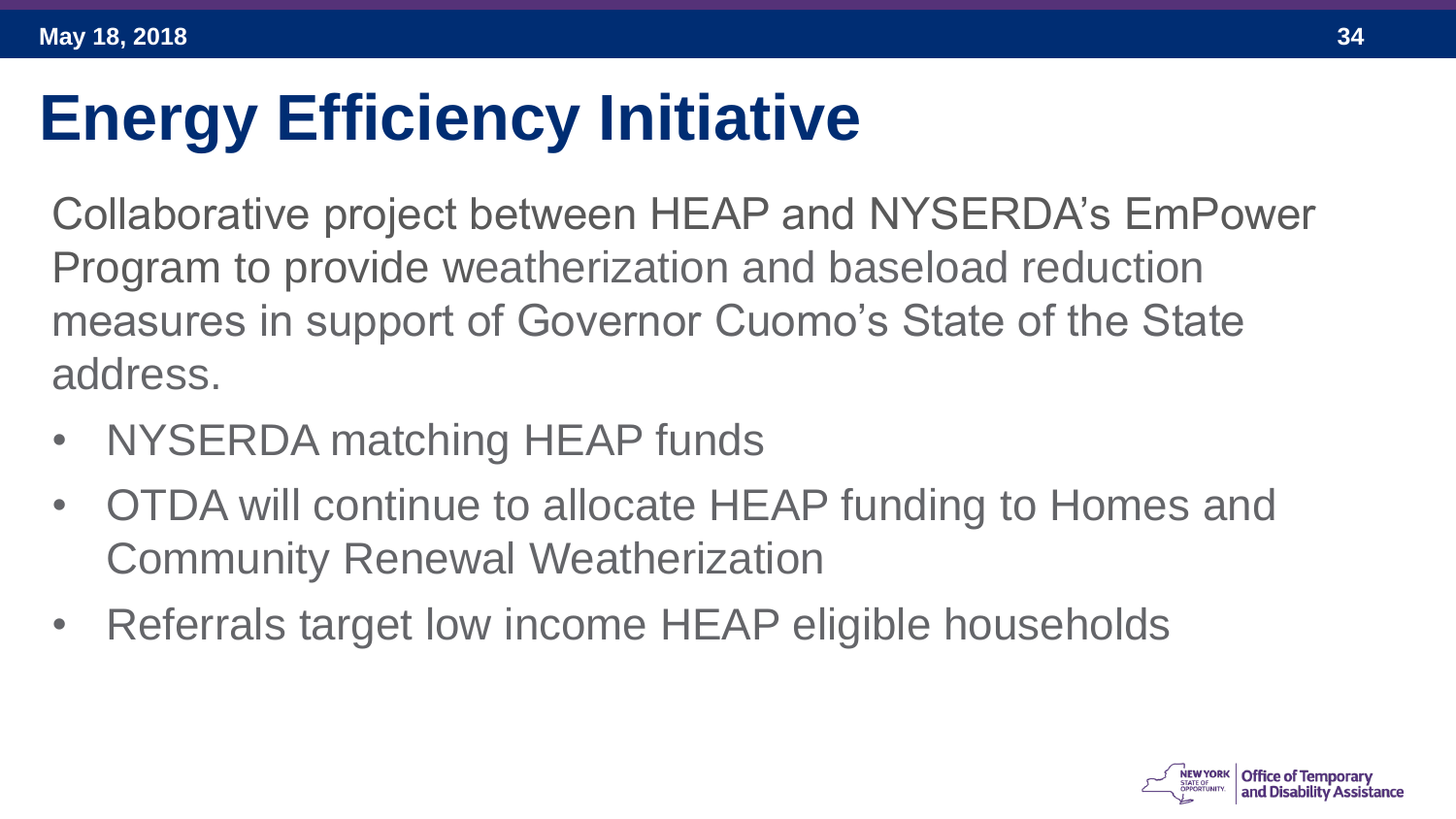# **2018 Energy Efficiency Program**

- 20,000 households to receive energy efficiency services through referrals from OTDA
- Selection Criteria:
	- High energy burden
	- Homeowners
	- HERR recipients

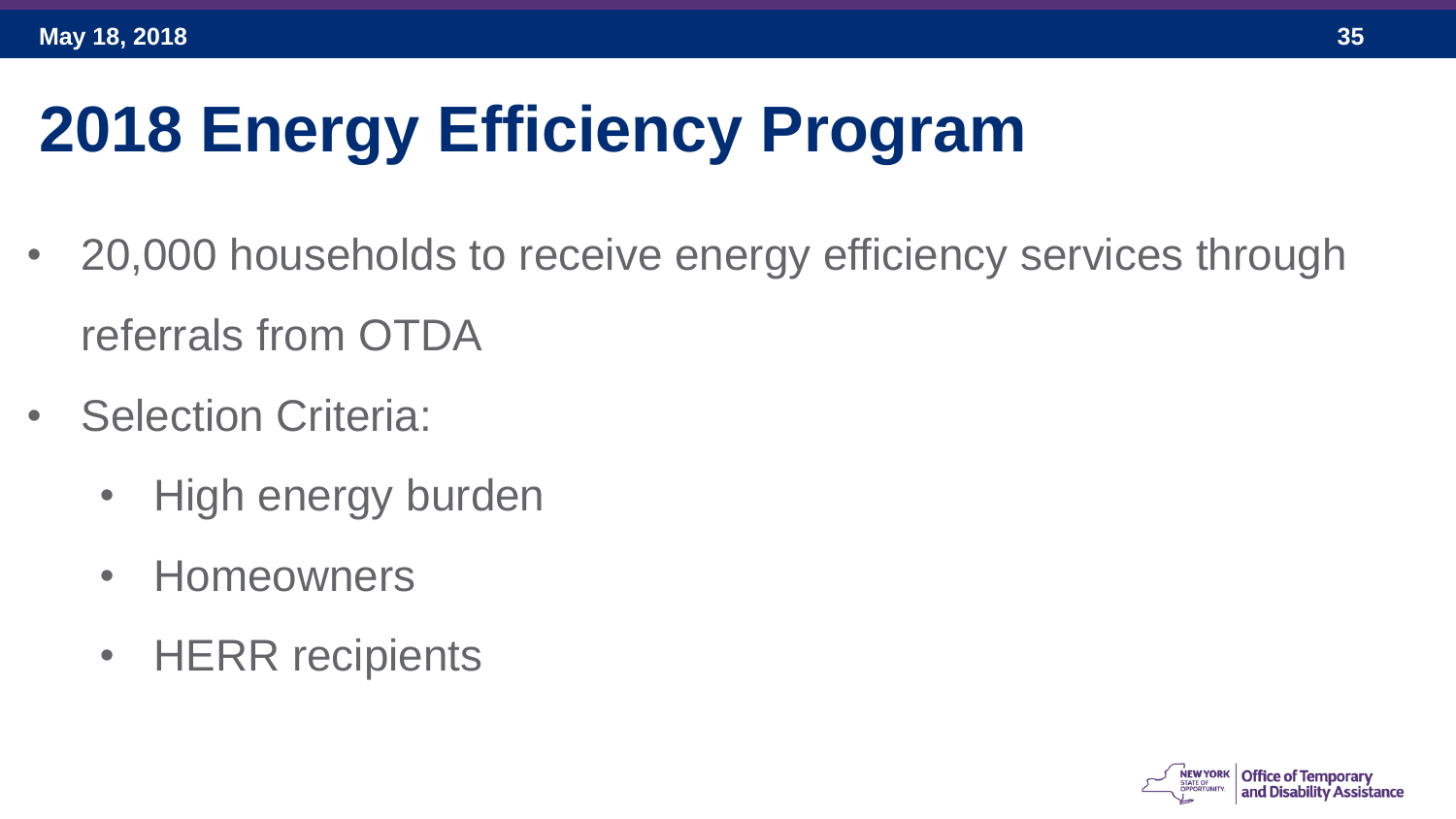# **Connecting lowincome populations with HEAP**

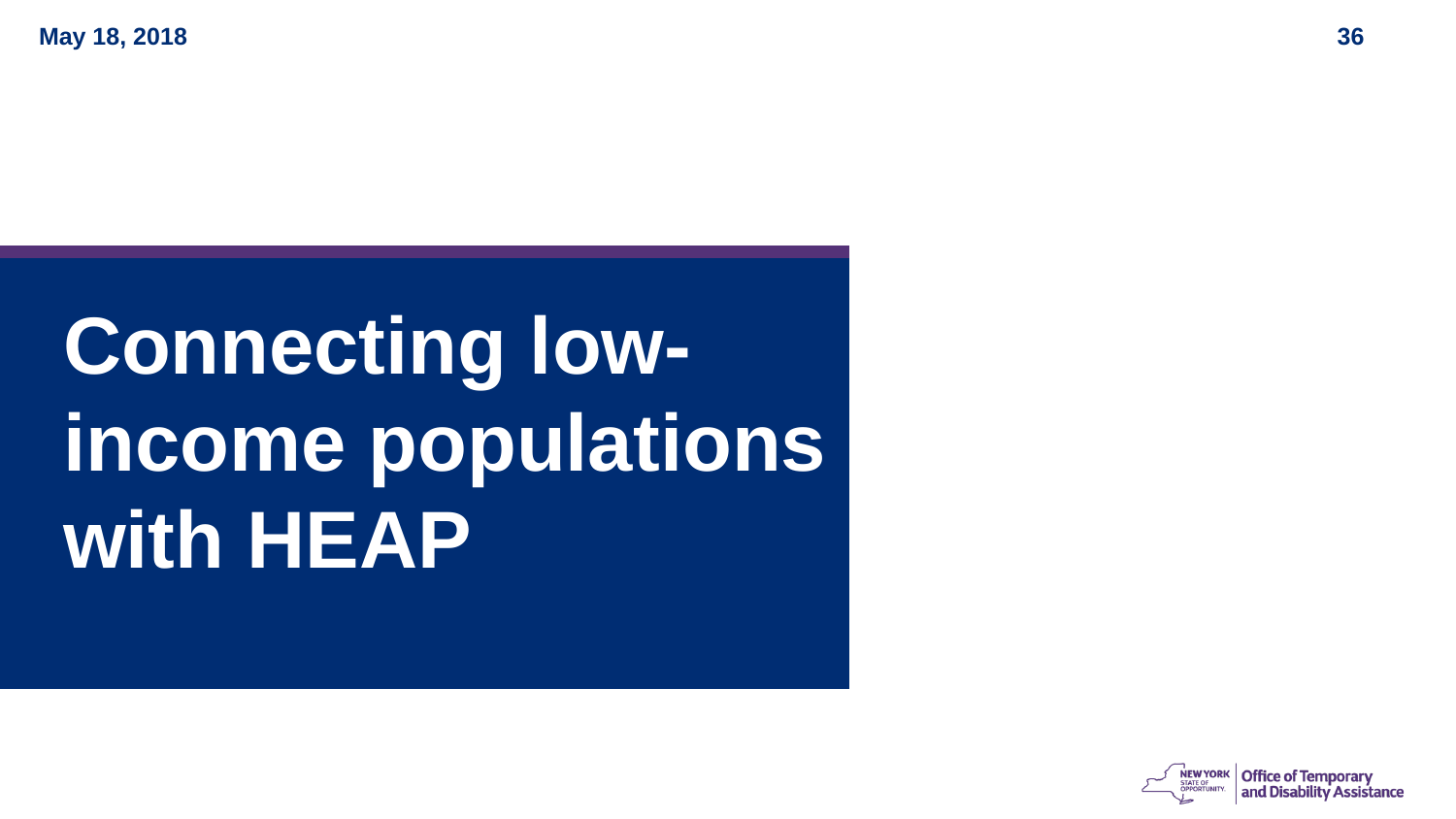## **Outreach**

- Social Services Districts
- Alternate Certifiers
- Office for the Aging
- Utility Providers
- Deliverable Vendors
- Attorneys
- Community Advocates
- YOU!



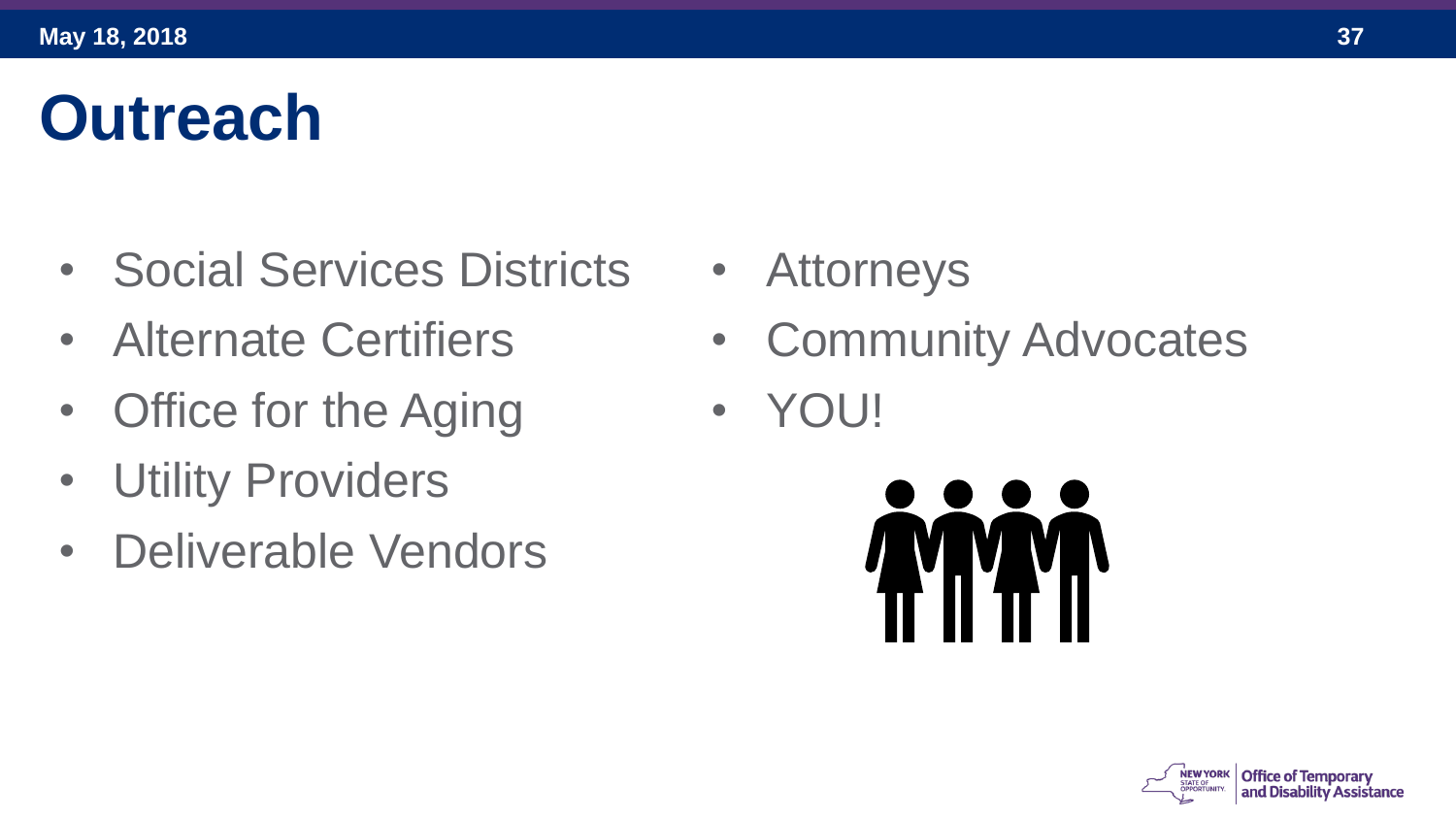#### **Outreach**

- Social media
- Radio ads
- Websites
- Billing inserts
- Robocalls
- Job fairs
- Hospitals
- Senior Centers



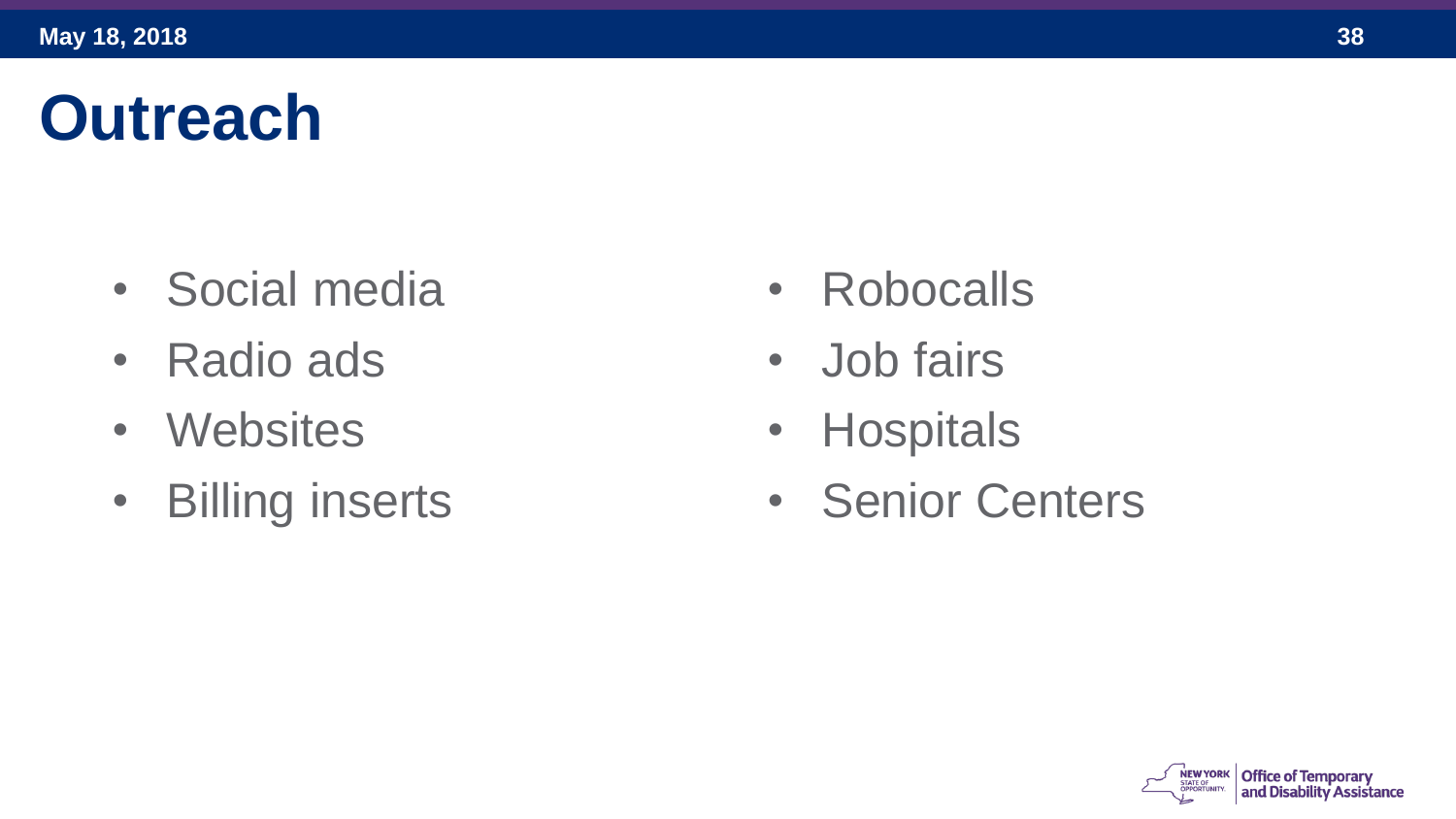#### **HEAP Makes a Difference**



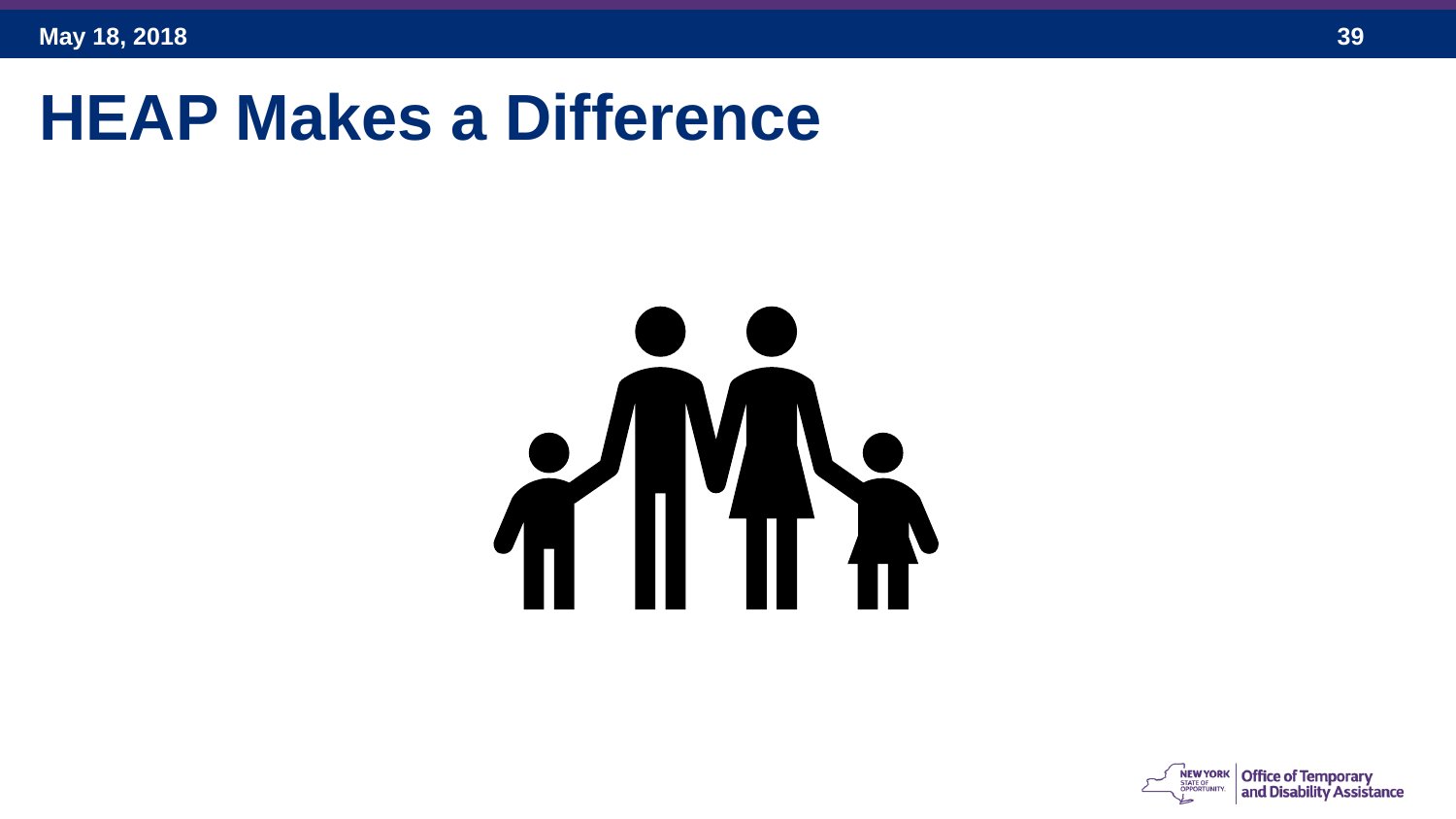# **HEAP Funding and Planning**

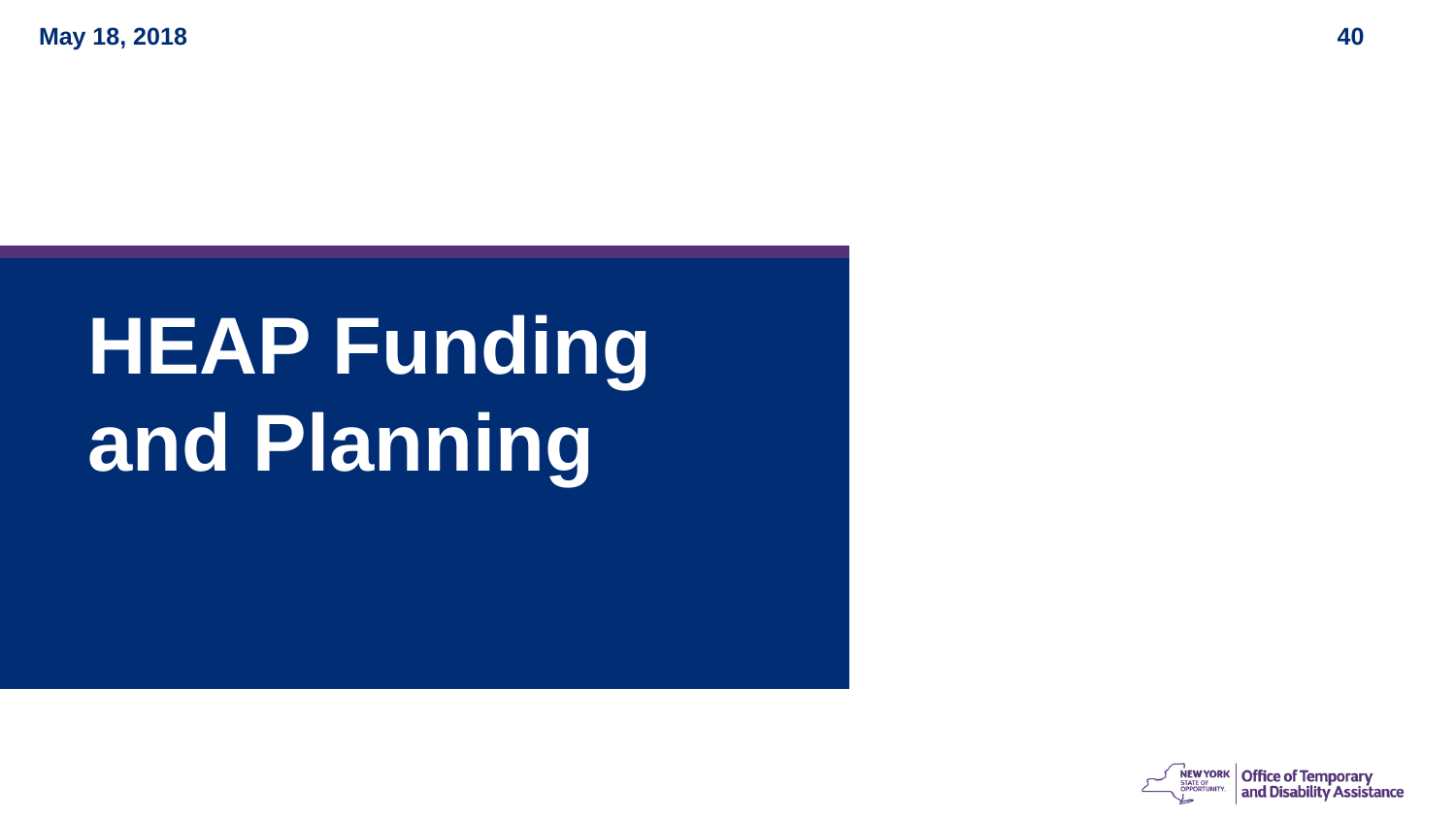# **FY 2018 LIHEAP Funding**

| <b>Nationwide LIHEAP Funding*</b> |                       |                      |  |  |
|-----------------------------------|-----------------------|----------------------|--|--|
| <b>Initial Release</b>            | <b>Second Release</b> | <b>Total Funding</b> |  |  |
| \$3B                              | \$600M                | \$3.6B               |  |  |

| <b>New York State's LIHEAP Allocation*</b> |                       |                            |  |
|--------------------------------------------|-----------------------|----------------------------|--|
| <b>Initial Release</b>                     | <b>Second Release</b> | <b>Total NY Allocation</b> |  |
| \$327,237,817                              | \$47,179,607          | \$374,417,424              |  |

\$7.9M increase from NY's final 2016-17 funding

\*does not include tribal funding

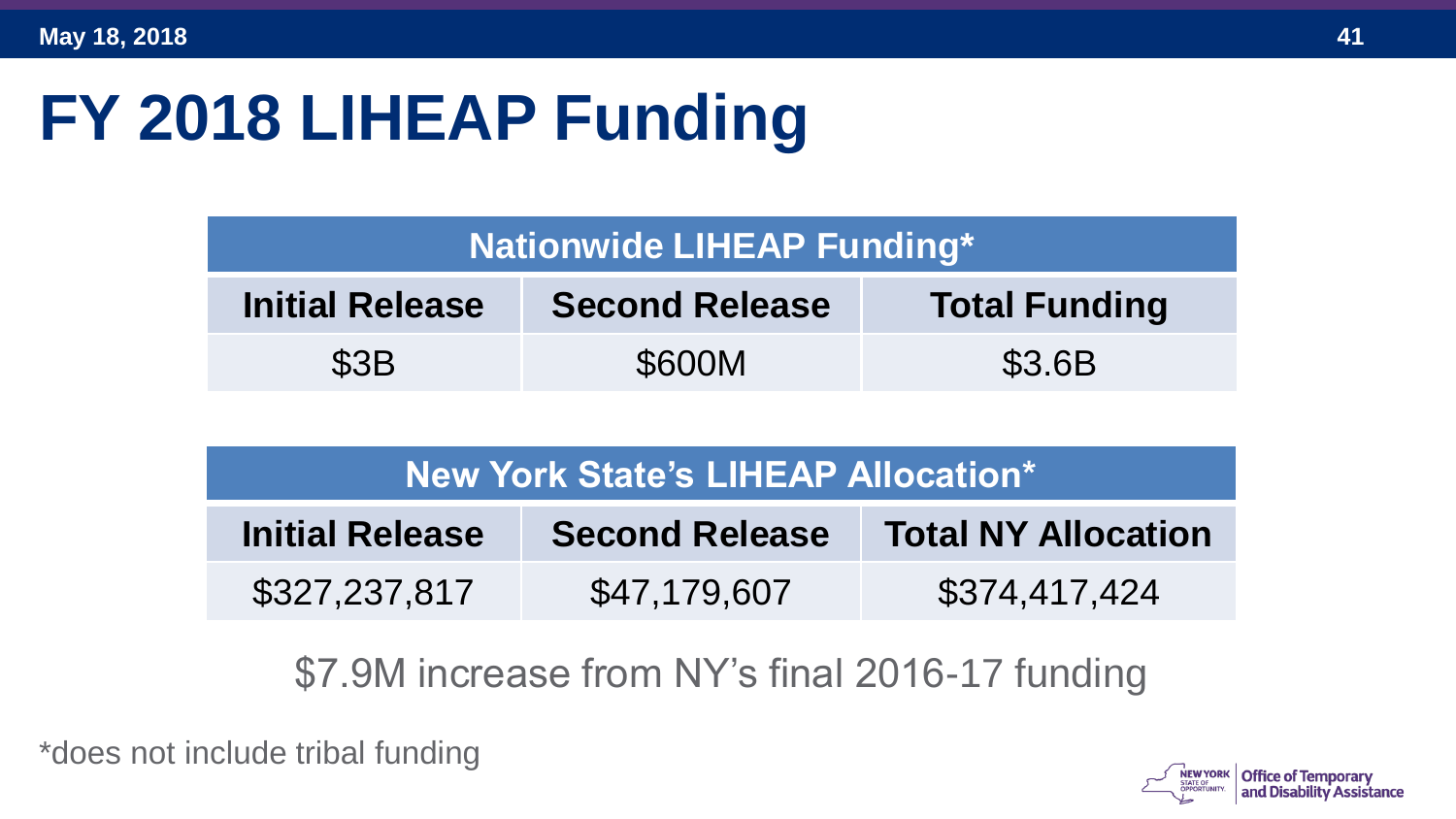## **LIHEAP Historical Funding**

| <b>Federal Fiscal Year</b> | <b>State Funding*</b> | <b>NYS Allocation*</b> |
|----------------------------|-----------------------|------------------------|
| FY 2018                    | 3.58B                 | \$374,417,424          |
| FY 2017                    | 3.35B                 | \$366,508,484          |
| FY 2016                    | 3.33B                 | \$364,044,313          |
| FY 2015                    | 3.35B                 | \$381,233,261          |

\*does not include tribal funding

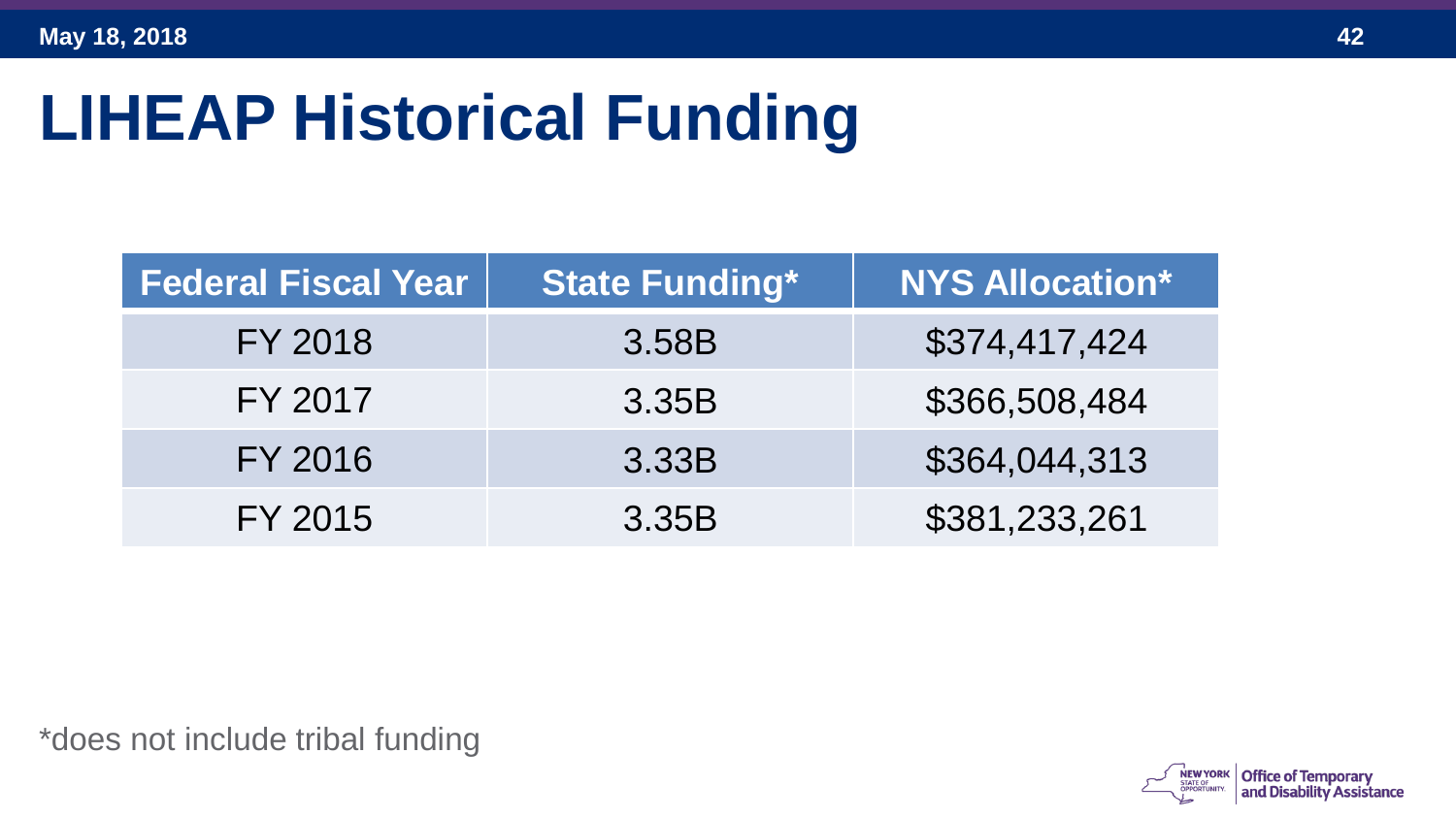#### **2018-19 Projected Federal Funding**

• The President's proposed budget has no appropriation for LIHEAP in FY2019

• NYS HEAP plans to continue to assist the low income HEAP eligible households across the state

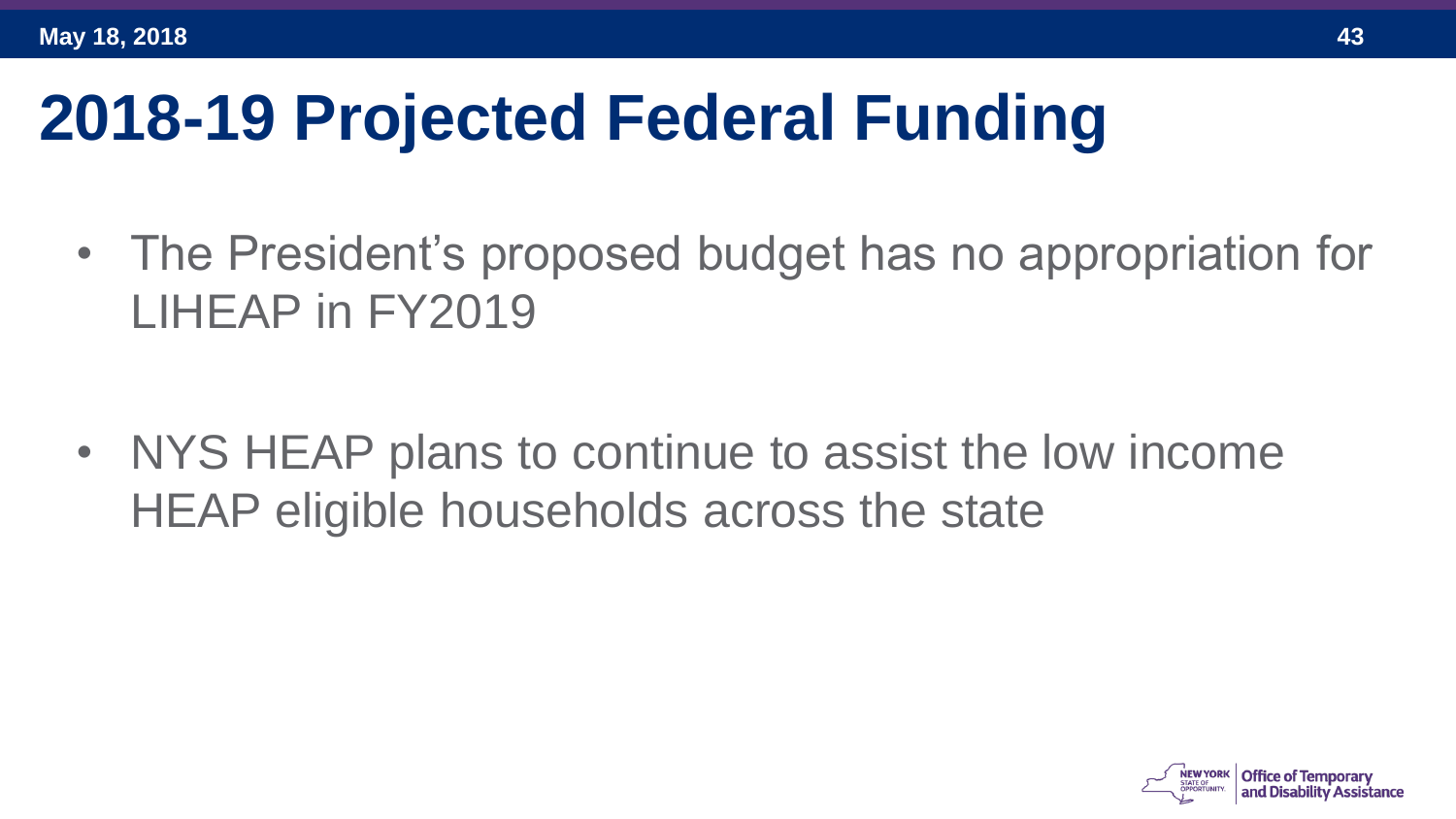#### **2018-19 Program Planning**

• Public Comment Period concluded April 2018

• 2018-19 NYS HEAP State Plan in development

- Draft State Plan public hearings, summer 2018
	- **Capital District**
	- New York City

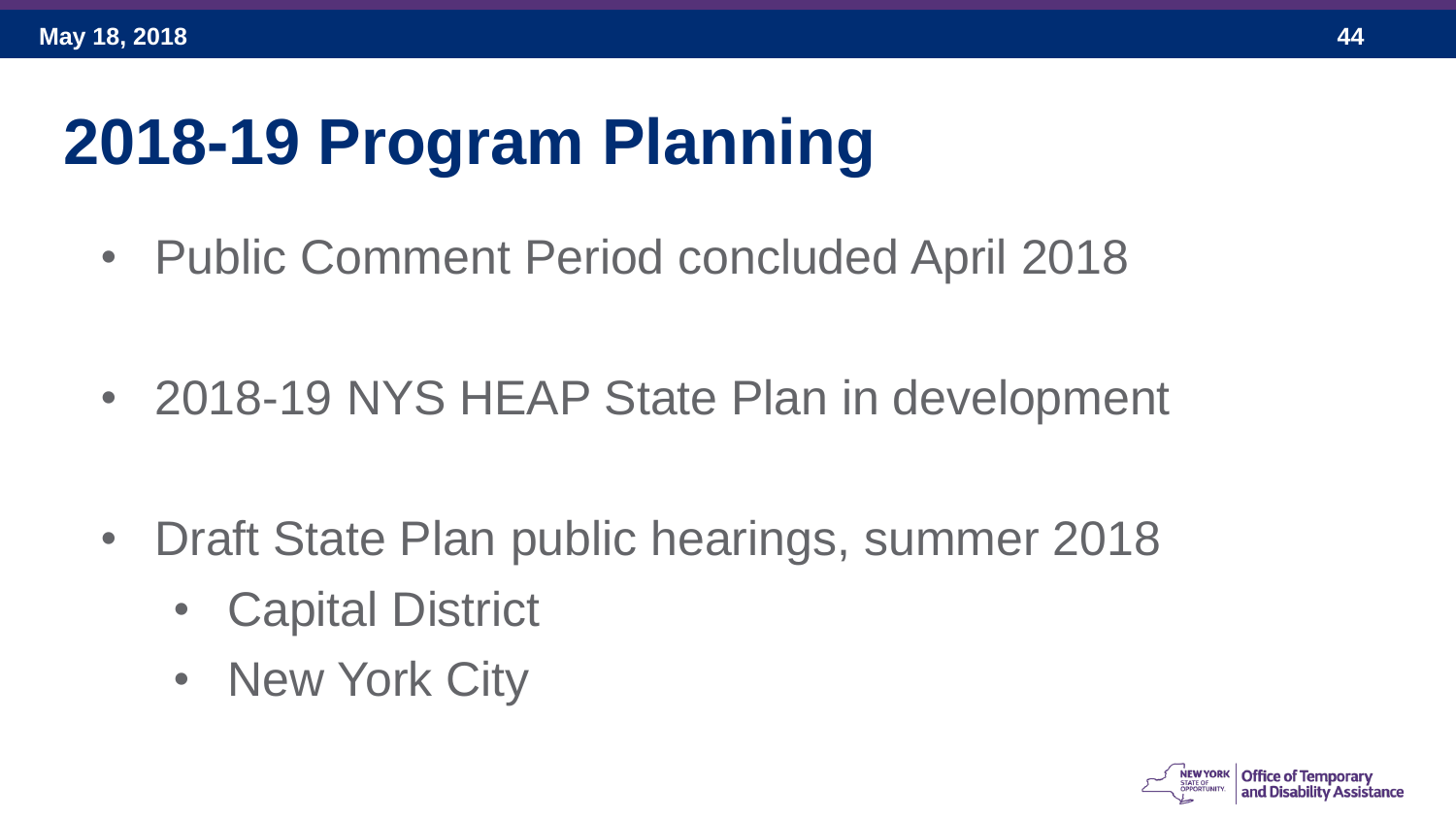# **Contact New York State HEAP**